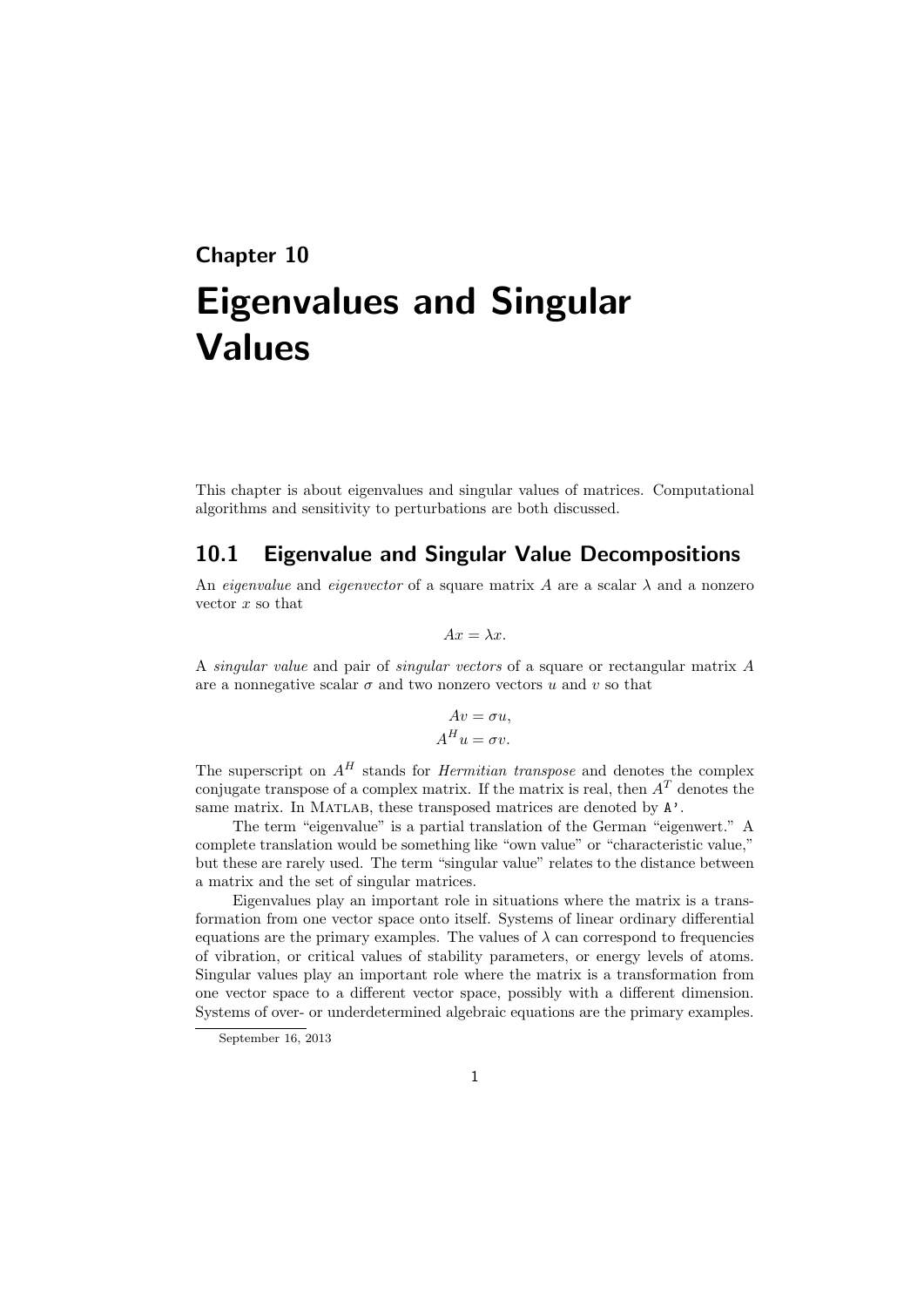The definitions of eigenvectors and singular vectors do not specify their normalization. An eigenvector  $x$ , or a pair of singular vectors  $u$  and  $v$ , can be scaled by any nonzero factor without changing any other important properties. Eigenvectors of symmetric matrices are usually normalized to have Euclidean length equal to one,  $||x||_2 = 1$ *. On the other hand, the eigenvectors of nonsymmetric matrices often have* different normalizations in different contexts. Singular vectors are almost always normalized to have Euclidean length equal to one,  $||u||_2 = ||v||_2 = 1$ . You can still multiply eigenvectors, or pairs of singular vectors, by *−*1 without changing their lengths.

The eigenvalue-eigenvector equation for a square matrix can be written

$$
(A - \lambda I)x = 0, \ x \neq 0.
$$

This implies that  $A - \lambda I$  is singular and hence that

$$
\det(A - \lambda I) = 0.
$$

This definition of an eigenvalue, which does not directly involve the corresponding eigenvector, is the *characteristic equation* or *characteristic polynomial* of *A*. The degree of the polynomial is the order of the matrix. This implies that an *n*-by-*n* matrix has *n* eigenvalues, counting multiplicities. Like the determinant itself, the characteristic polynomial is useful in theoretical considerations and hand calculations, but does not provide a sound basis for robust numerical software.

Let  $\lambda_1, \lambda_2, \ldots, \lambda_n$  be the eigenvalues of a matrix A, let  $x_1, x_2, \ldots, x_n$  be a set of corresponding eigenvectors, let  $\Lambda$  denote the *n*-by-*n* diagonal matrix with the  $\lambda_j$ on the diagonal, and let *X* denote the *n*-by-*n* matrix whose *j*th column is  $x_j$ . Then

$$
AX = X\Lambda.
$$

It is necessary to put  $\Lambda$  on the right in the second expression so that each column of *X* is multiplied by its corresponding eigenvalue. Now make a key assumption that is not true for all matrices—assume that the eigenvectors are linearly independent. Then *X−*<sup>1</sup> exists and

$$
A = X \Lambda X^{-1},
$$

with nonsingular *X*. This is known as the *eigenvalue decomposition* of the matrix *A*. If it exists, it allows us to investigate the properties of *A* by analyzing the diagonal matrix Λ. For example, repeated matrix powers can be expressed in terms of powers of scalars:

$$
A^p = X\Lambda^p X^{-1}.
$$

If the eigenvectors of *A* are not linearly independent, then such a diagonal decomposition does not exist and the powers of *A* exhibit a more complicated behavior.

If *T* is any nonsingular matrix, then

$$
A = TBT^{-1}
$$

is known as a *similarity transformation* and *A* and *B* are said to be *similar*. If  $Ax = \lambda x$  and  $x = Ty$ , then  $By = \lambda y$ . In other words, a similarity transformation preserves eigenvalues. The eigenvalue decomposition is an attempt to find a similarity transformation to diagonal form.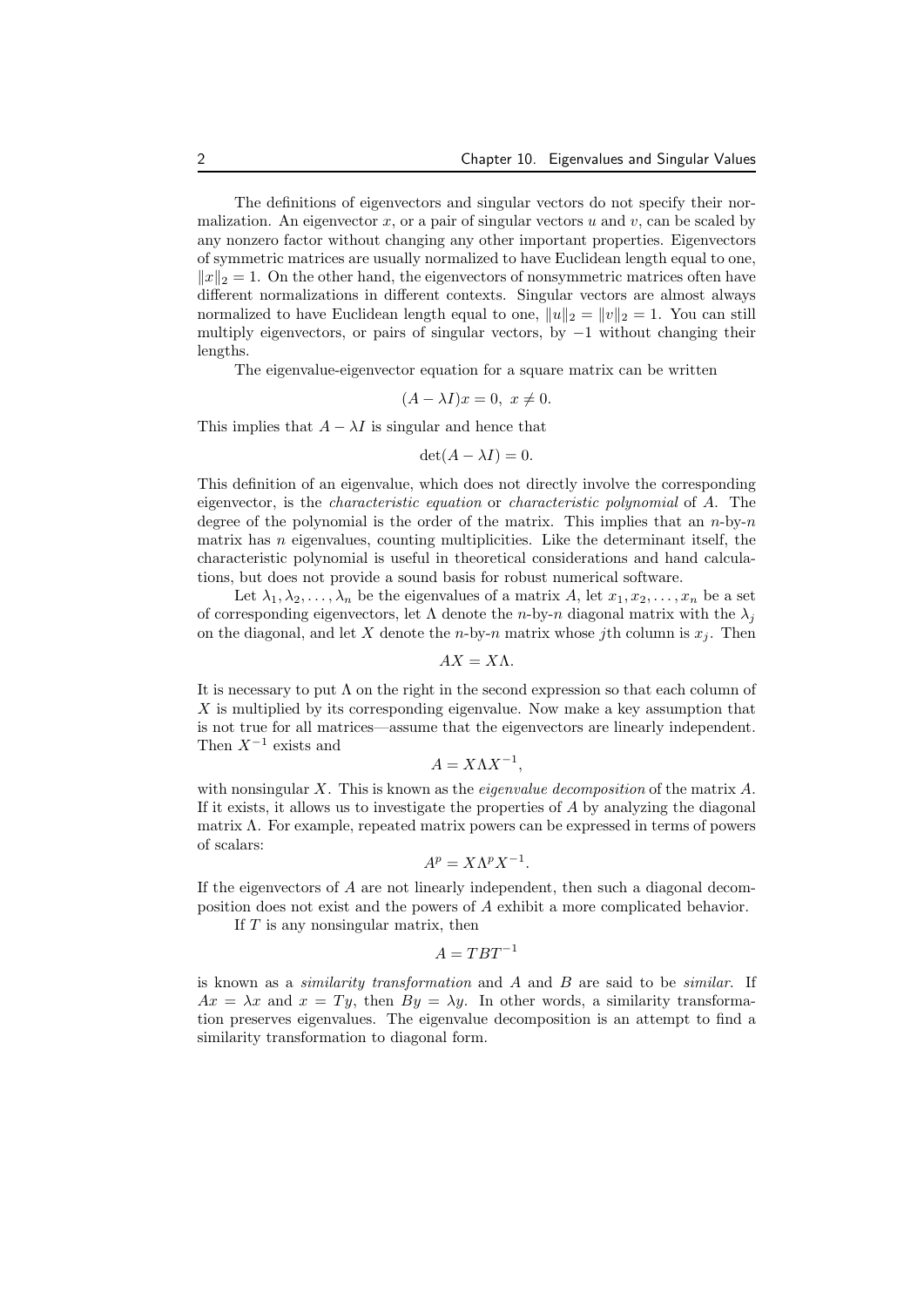Written in matrix form, the defining equations for singular values and vectors are

$$
AV = U\Sigma,
$$
  

$$
A^H U = V\Sigma^H.
$$

Here  $\Sigma$  is a matrix the same size as A that is zero except possibly on its main diagonal. It turns out that singular vectors can always be chosen to be perpendicular to each other, so the matrices *U* and *V* , whose columns are the normalized singular vectors, satisfy  $U^H U = I$  and  $V^H V = I$ . In other words, *U* and *V* are *orthogonal* if they are real, or *unitary* if they are complex. Consequently,

$$
A = U\Sigma V^H,
$$

with diagonal  $\Sigma$  and orthogonal or unitary *U* and *V*. This is known as the *singular value decomposition*, or *SVD*, of the matrix *A*.

In abstract linear algebra terms, eigenvalues are relevant if a square, *n*-by-*n* matrix *A* is thought of as mapping *n*-dimensional space onto itself. We try to find a basis for the space so that the matrix becomes diagonal. This basis might be complex even if *A* is real. In fact, if the eigenvectors are not linearly independent, such a basis does not even exist. The SVD is relevant if a possibly rectangular, *m*-by-*n* matrix *A* is thought of as mapping *n*-space onto *m*-space. We try to find one change of basis in the domain and a usually different change of basis in the range so that the matrix becomes diagonal. Such bases always exist and are always real if *A* is real. In fact, the transforming matrices are orthogonal or unitary, so they preserve lengths and angles and do not magnify errors.

If *A* is *m* by *n* with *m* larger than *n*, then in the full SVD, *U* is a large, square *m*-by-*m* matrix. The last  $m - n$  columns of *U* are "extra"; they are not needed



**Figure 10.1.** *Full and economy SVDs.*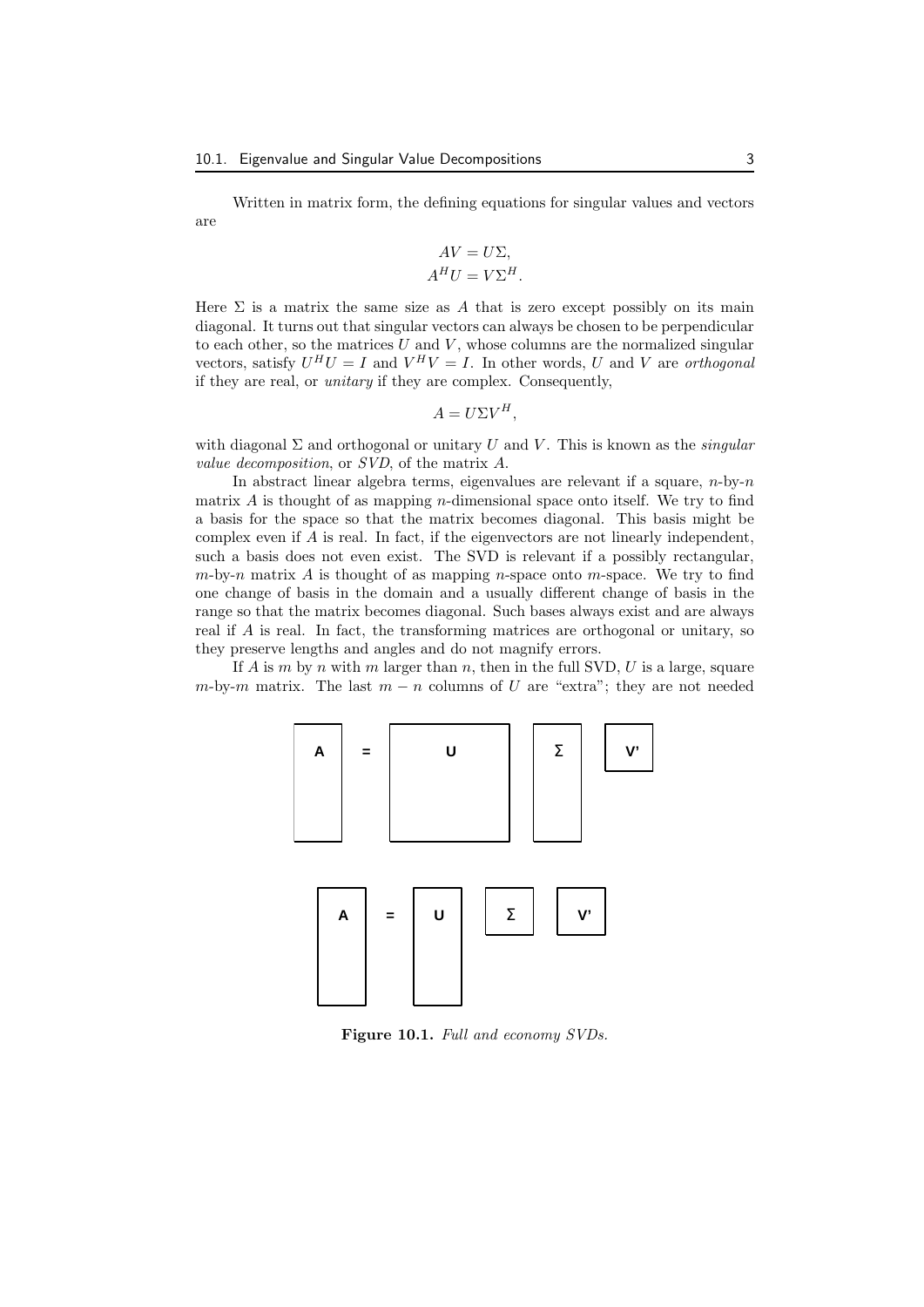to reconstruct *A*. A second version of the SVD that saves computer memory if *A* is rectangular is known as the *economy-sized* SVD. In the economy version, only the first *n* columns of *U* and first *n* rows of  $\Sigma$  are computed. The matrix *V* is the same *n*-by-*n* matrix in both decompositions. Figure 10.1 shows the shapes of the various matrices in the two versions of the SVD. Both decompositions can be written  $A = U\Sigma V^H$ , even though the *U* and  $\Sigma$  in the economy decomposition are submatrices of the ones in the full decomposition.

## **10.2 A Small Example**

An example of the eigenvalue and singular value decompositions of a small, square matrix is provided by one of the test matrices from the MATLAB gallery.

 $A =$  gallery(3)

The matrix is

$$
A = \begin{pmatrix} -149 & -50 & -154 \\ 537 & 180 & 546 \\ -27 & -9 & -25 \end{pmatrix}.
$$

This matrix was constructed in such a way that the characteristic polynomial factors nicely:

$$
det(A - \lambda I) = \lambda^3 - 6\lambda^2 + 11\lambda - 6
$$
  
=  $(\lambda - 1)(\lambda - 2)(\lambda - 3).$ 

Consequently, the three eigenvalues are  $\lambda_1 = 1$ ,  $\lambda_2 = 2$ , and  $\lambda_3 = 3$ , and

$$
\Lambda = \left( \begin{array}{ccc} 1 & 0 & 0 \\ 0 & 2 & 0 \\ 0 & 0 & 3 \end{array} \right).
$$

The matrix of eigenvectors can be normalized so that its elements are all integers:

$$
X = \begin{pmatrix} 1 & -4 & 7 \\ -3 & 9 & -49 \\ 0 & 1 & 9 \end{pmatrix}.
$$

It turns out that the inverse of *X* also has integer entries:

$$
X^{-1} = \begin{pmatrix} 130 & 43 & 133 \\ 27 & 9 & 28 \\ -3 & -1 & -3 \end{pmatrix}.
$$

These matrices provide the eigenvalue decomposition of our example:

$$
A = X\Lambda X^{-1}.
$$

The SVD of this matrix cannot be expressed so neatly with small integers. The singular values are the positive roots of the equation

$$
\sigma^6 - 668737\sigma^4 + 4096316\sigma^2 - 36 = 0,
$$

but this equation does not factor nicely. The Symbolic Toolbox statement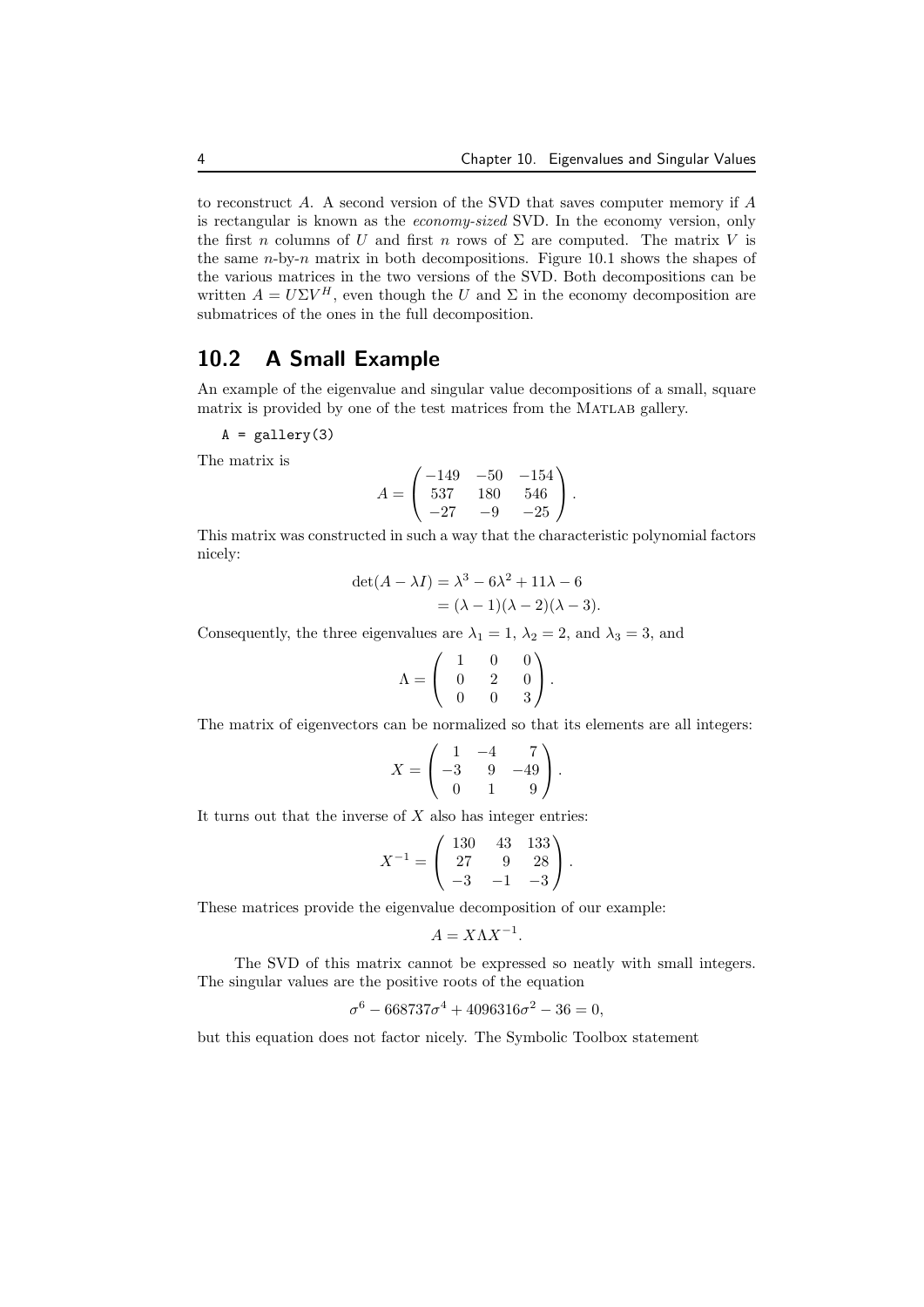#### $svd(sym(A))$

returns exact formulas for the singular values, but the overall length of the result is 922 characters. So we compute the SVD numerically.

 $[U, S, V] = svd(A)$ 

produces

| Н |           |           |           |
|---|-----------|-----------|-----------|
|   | $-0.2691$ | $-0.6798$ | 0.6822    |
|   | 0.9620    | $-0.1557$ | 0.2243    |
|   | $-0.0463$ | 0.7167    | 0.6959    |
| S |           |           |           |
|   | 817.7597  | Ω         |           |
|   | Ω         | 2.4750    | ∩         |
|   | ი         | ი         | 0.0030    |
| V |           |           |           |
|   | 0.6823    | $-0.6671$ | 0.2990    |
|   | 0.2287    | $-0.1937$ | $-0.9540$ |
|   | 0.6944    | 0.7193    | 0.0204    |

The expression  $\mathtt{U}\ast\mathtt{S}\ast\mathtt{V}$  generates the original matrix to within roundoff error.

For gallery(3), notice the big difference between the eigenvalues, 1, 2, and 3, and the singular values, 817, 2.47, and 0.003. This is related, in a way that we will make more precise later, to the fact that this example is very far from being a symmetric matrix.

### **10.3 eigshow**

The function eigshow is available in the Matlab demos directory. The input to eigshow is a real, 2-by-2 matrix *A*, or you can choose an *A* from a pull-down list in the title. The default *A* is

$$
A = \begin{pmatrix} 1/4 & 3/4 \\ 1 & 1/2 \end{pmatrix}.
$$

Initially, eigshow plots the unit vector  $x = [1, 0]^\prime$ , as well as the vector  $Ax$ , which starts out as the first column of *A*. You can then use your mouse to move *x*, shown in green, around the unit circle. As you move *x*, the resulting *Ax*, shown in blue, also moves. The first four subplots in Figure 10.2 show intermediate steps as *x* traces out a green unit circle. What is the shape of the resulting orbit of *Ax*? An important, and nontrivial, theorem from linear algebra tells us that the blue curve is an ellipse. eigshow provides a "proof by GUI" of this theorem.

The caption for eigshow says "Make *Ax* parallel to *x*." For such a direction *x*, the operator *A* is simply a stretching or magnification by a factor  $λ$ . In other words, *x* is an eigenvector and the length of *Ax* is the corresponding eigenvalue.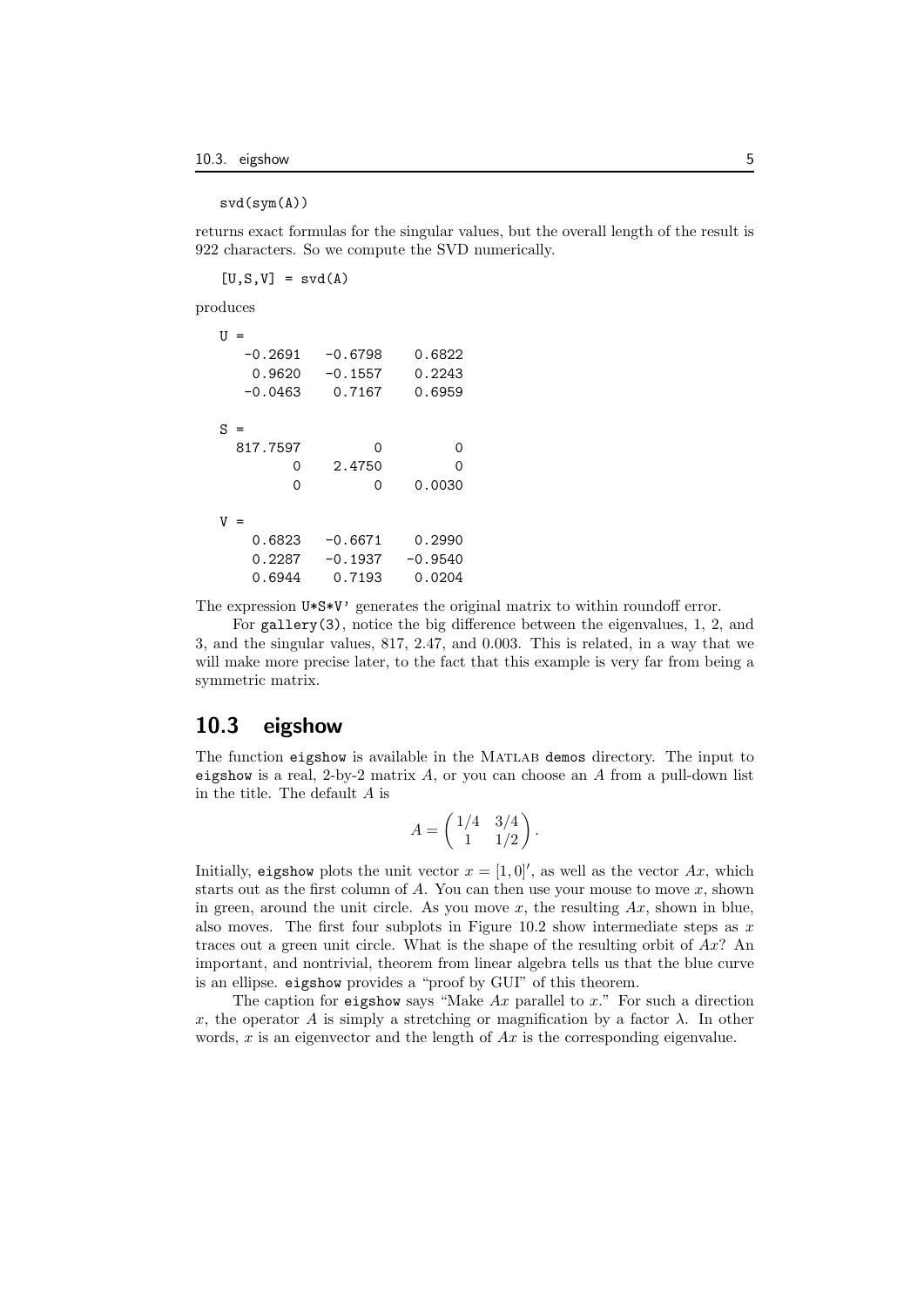

**Figure 10.2.** eigshow*.*

The last two subplots in Figure 10.2 show the eigenvalues and eigenvectors of our 2-by-2 example. The first eigenvalue is positive, so *Ax* lies on top of the eigenvector *x*. The length of *Ax* is the corresponding eigenvalue; it happens to be 5*/*4 in this example. The second eigenvalue is negative, so *Ax* is parallel to *x*, but points in the opposite direction. The length of *Ax* is 1/2, and the corresponding eigenvalue is actually *−*1*/*2.

You might have noticed that the two eigenvectors are not the major and minor axes of the ellipse. They would be if the matrix were symmetric. The default eigshow matrix is close to, but not exactly equal to, a symmetric matrix. For other matrices, it may not be possible to find a real *x* so that *Ax* is parallel to *x*. These examples, which we pursue in the exercises, demonstrate that 2-by-2 matrices can have fewer than two real eigenvectors.

The axes of the ellipse do play a key role in the SVD. The results produced by the svd mode of eigshow are shown in Figure 10.3. Again, the mouse moves *x* around the unit circle, but now a second unit vector, *y*, follows *x*, staying perpendicular to it. The resulting *Ax* and *Ay* traverse the ellipse, but are not usually perpendicular to each other. The goal is to make them perpendicular. If they are,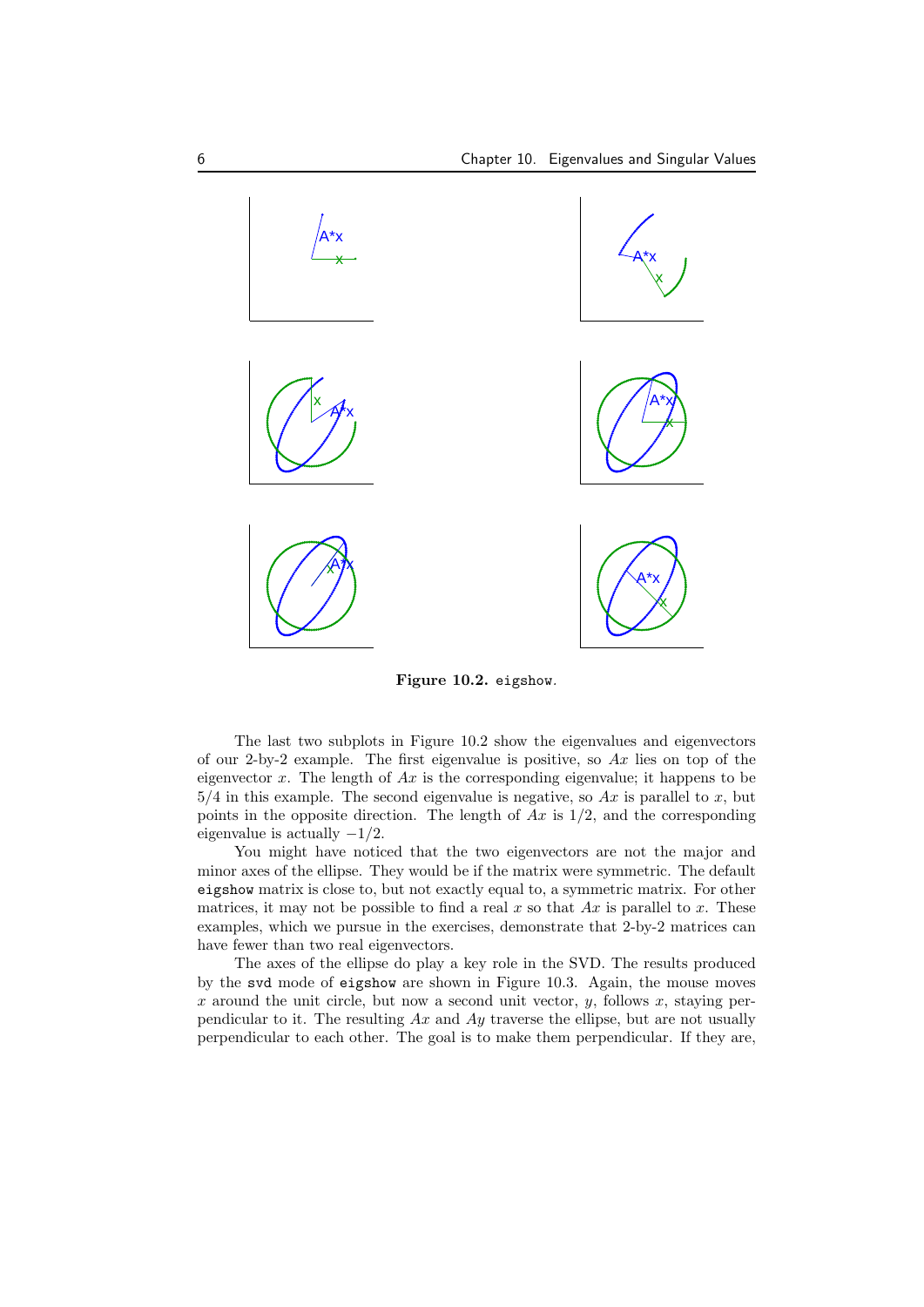

**Figure 10.3.** eigshow(svd)*.*

they form the axes of the ellipse. The vectors  $x$  and  $y$  are the columns of  $U$  in the SVD, the vectors *Ax* and *Ay* are multiples of the columns of *V* , and the lengths of the axes are the singular values.

#### **10.4 Characteristic Polynomial**

Let *A* be the 20-by-20 diagonal matrix with 1*,* 2*, . . . ,* 20 on the diagonal. Clearly, the eigenvalues of *A* are its diagonal elements. However, the characteristic polynomial  $\det(A - \lambda I)$  turns out to be

> $λ<sup>20</sup> − 210λ<sup>19</sup> + 20615λ<sup>18</sup> − 1256850λ<sup>17</sup> + 53327946λ<sup>16</sup>$  $-1672280820\lambda^{15} + 40171771630\lambda^{14} - 756111184500\lambda^{13}$ +11310276995381*λ* <sup>12</sup> *<sup>−</sup>* <sup>135585182899530</sup>*<sup>λ</sup>* 11 +1307535010540395*λ* <sup>10</sup> *<sup>−</sup>* <sup>10142299865511450</sup>*<sup>λ</sup>* 9 +63030812099294896*λ* <sup>8</sup> *<sup>−</sup>* <sup>311333643161390640</sup>*<sup>λ</sup>* 7 +1206647803780373360*λ* <sup>6</sup> *<sup>−</sup>* <sup>3599979517947607200</sup>*<sup>λ</sup>* 5 +8037811822645051776*λ* <sup>4</sup> *<sup>−</sup>* <sup>12870931245150988800</sup>*<sup>λ</sup>* 3 +13803759753640704000*λ* <sup>2</sup> *<sup>−</sup>* <sup>8752948036761600000</sup>*<sup>λ</sup>* +2432902008176640000*.*

The coefficient of  $-\lambda^{19}$  is 210, which is the sum of the eigenvalues. The coefficient of  $\lambda^0$ , the constant term, is 20!, which is the product of the eigenvalues. The other coefficients are various sums of products of the eigenvalues.

We have displayed all the coefficients to emphasize that doing any floatingpoint computation with them is likely to introduce large roundoff errors. Merely representing the coefficients as IEEE floating-point numbers changes five of them. For example, the last 3 digits of the coefficient of  $\lambda^4$  change from 776 to 392. To 16 significant digits, the exact roots of the polynomial obtained by representing the coefficients in floating point are as follows.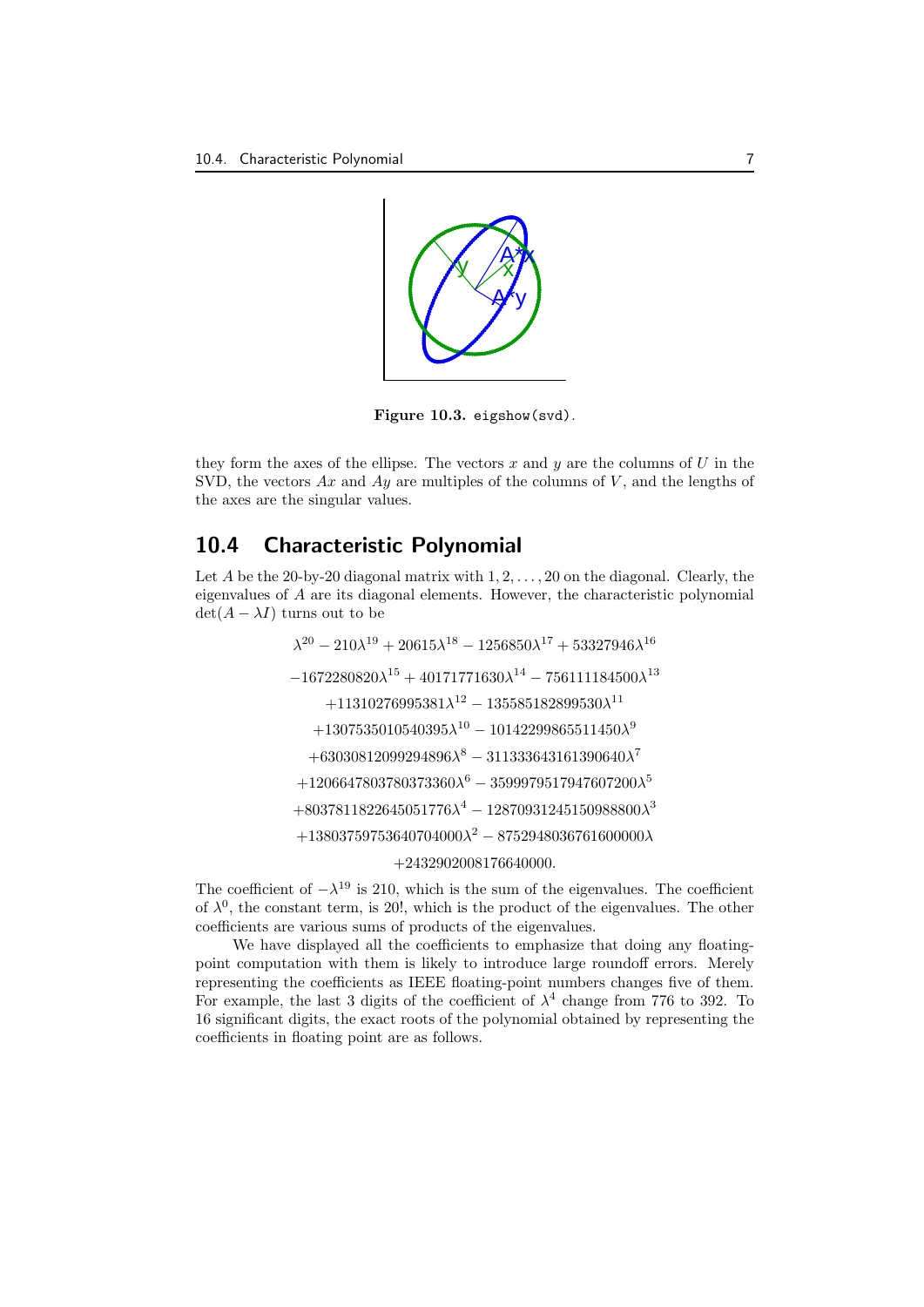```
1.000000000000001
 2.000000000000960
 2.999999999866400
 4.000000004959441
 4.999999914734143
 6.000000845716607
 6.999994555448452
 8.000024432568939
 8.999920011868348
10.000196964905369
10.999628430240644
12.000543743635912
12.999380734557898
14.000547988673800
14.999626582170547
16.000192083038474
16.999927734617732
18.000018751706040
18.999996997743892
20.000000223546401
```
We see that just storing the coefficients in the characteristic polynomial as doubleprecision floating-point numbers changes the computed values of some of the eigenvalues in the fifth significant digit.

This particular polynomial was introduced by J. H. Wilkinson around 1960. His perturbation of the polynomial was different than ours, but his point was the same, namely that representing a polynomial in its power form is an unsatisfactory way to characterize either the roots of the polynomial or the eigenvalues of the corresponding matrix.

# **10.5 Symmetric and Hermitian Matrices**

A real matrix is symmetric if it is equal to its transpose,  $A = A<sup>T</sup>$ . A complex matrix is Hermitian if it is equal to its complex conjugate transpose,  $A = A<sup>H</sup>$ . The eigenvalues and eigenvectors of a real symmetric matrix are real. Moreover, the matrix of eigenvectors can be chosen to be orthogonal. Consequently, if *A* is real and  $A = A<sup>T</sup>$ , then its eigenvalue decomposition is

$$
A = X \Lambda X^T,
$$

with  $X^T X = I = X X^T$ . The eigenvalues of a complex Hermitian matrix turn out to be real, although the eigenvectors must be complex. Moreover, the matrix of eigenvectors can be chosen to be unitary. Consequently, if *A* is complex and  $A = A^H$ , then its eigenvalue decomposition is

 $A = X \Lambda X^H$ ,

with  $\Lambda$  real and  $X^H X = I = X X^H$ .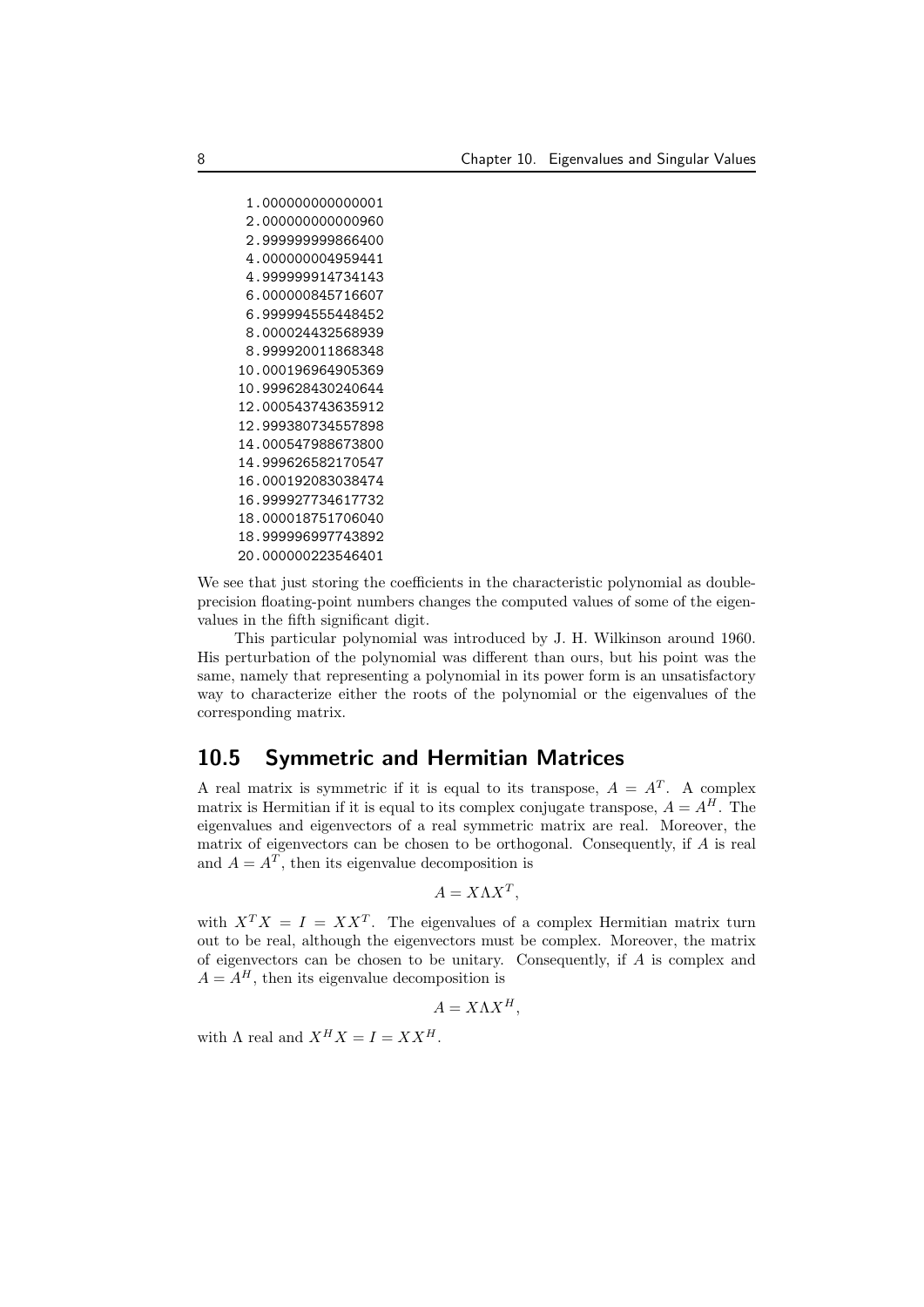For symmetric and Hermitian matrices, the eigenvalues and singular values are obviously closely related. A nonnegative eigenvalue,  $\lambda \geq 0$ , is also a singular value,  $\sigma = \lambda$ . The corresponding vectors are equal to each other,  $u = v = x$ . A negative eigenvalue,  $\lambda < 0$ , must reverse its sign to become a singular value,  $\sigma = |\lambda|$ . One of the corresponding singular vectors is the negative of the other,  $u = -v = x$ .

### **10.6 Eigenvalue Sensitivity and Accuracy**

The eigenvalues of some matrices are sensitive to perturbations. Small changes in the matrix elements can lead to large changes in the eigenvalues. Roundoff errors introduced during the computation of eigenvalues with floating-point arithmetic have the same effect as perturbations in the original matrix. Consequently, these roundoff errors are magnified in the computed values of sensitive eigenvalues.

To get a rough idea of this sensitivity, assume that *A* has a full set of linearly independent eigenvectors and use the eigenvalue decomposition

$$
A = X\Lambda X^{-1}.
$$

Rewrite this as

$$
\Lambda = X^{-1}AX.
$$

Now let *δA* denote some change in *A*, caused by roundoff error or any other kind of perturbation. Then

$$
\Lambda + \delta \Lambda = X^{-1} (A + \delta A) X.
$$

Hence

$$
\delta \Lambda = X^{-1} \delta A X.
$$

Taking matrix norms,

$$
\|\delta\Lambda\| \le \|X^{-1}\| \|X\| \|\delta A\| = \kappa(X) \|\delta A\|,
$$

where  $\kappa(X)$  is the matrix condition number introduced in Chapter 2, Linear Equations. Note that the key factor is the condition of *X*, the matrix of eigenvectors, not the condition of *A* itself.

This simple analysis tells us that, in terms of matrix norms, a perturbation *∣δA∥* can be magnified by a factor as large as *κ*(*X*) in  $\|\delta\Lambda\|$ . However, since *δ*Λ is usually not a diagonal matrix, this analysis does not immediately say how much the eigenvalues themselves may be affected. Nevertheless, it leads to the correct overall conclusion:

*The sensitivity of the eigenvalues is estimated by the condition number of the matrix of eigenvectors.*

You can use the function condest to estimate the condition number of the eigenvector matrix. For example,

 $A =$  gallery(3)  $[X, \text{lambda}] = \text{eig}(A)$ ; condest(X)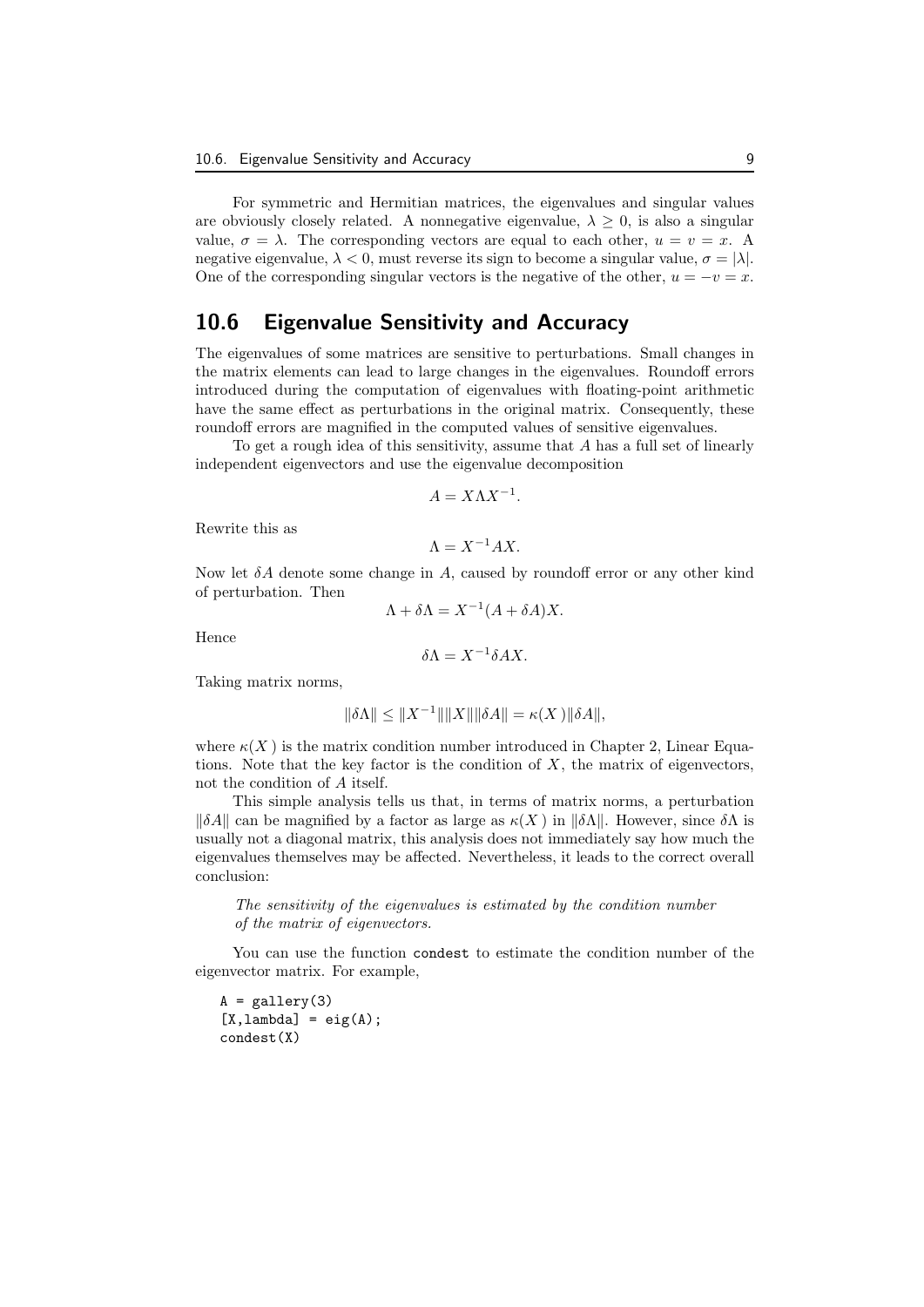yields

#### 1.2002e+003

A perturbation in gallery(3) could result in perturbations in its eigenvalues that are  $1.2 \cdot 10^3$  times as large. This says that the eigenvalues of gallery(3) are slightly badly conditioned.

A more detailed analysis involves the *left eigenvectors*, which are *row* vectors  $y^H$  that satisfy

$$
y^H A = \lambda y^H.
$$

In order to investigate the sensitivity of an individual eigenvalue, assume that *A* varies with a perturbation parameter and let  $\vec{A}$  denote the derivative with respect to that parameter. Differentiate both sides of the equation

 $Ax = \lambda x$ 

to get

$$
\dot{A}x + A\dot{x} = \dot{\lambda}x + \lambda\dot{x}.
$$

Multiply through by the left eigenvector:

$$
y^H \dot{A} x + y^H A \dot{x} = y^H \dot{\lambda} x + y^H \lambda \dot{x}.
$$

The second terms on each side of this equation are equal, so

$$
\dot{\lambda} = \frac{y^H \dot{A} x}{y^H x}.
$$

Taking norms,

$$
|\dot{\lambda}| \le \frac{\|y\| \|x\|}{y^H x} \|\dot{A}\|.
$$

Define the *eigenvalue condition number* to be

$$
\kappa(\lambda, A) = \frac{\|y\| \|x\|}{y^H x}.
$$

Then

$$
|\dot{\lambda}| \le \kappa(\lambda, A) ||\dot{A}||.
$$

In other words,  $\kappa(\lambda, A)$  is the magnification factor relating a perturbation in the matrix *A* to the resulting perturbation in an eigenvalue  $\lambda$ . Notice that  $\kappa(\lambda, A)$  is independent of the normalization of the left and right eigenvectors, *y* and *x*, and that

$$
\kappa(\lambda, A) \ge 1.
$$

If you have already computed the matrix *X* whose columns are the right eigenvectors, one way to compute the left eigenvectors is to let

$$
Y^H = X^{-1}.
$$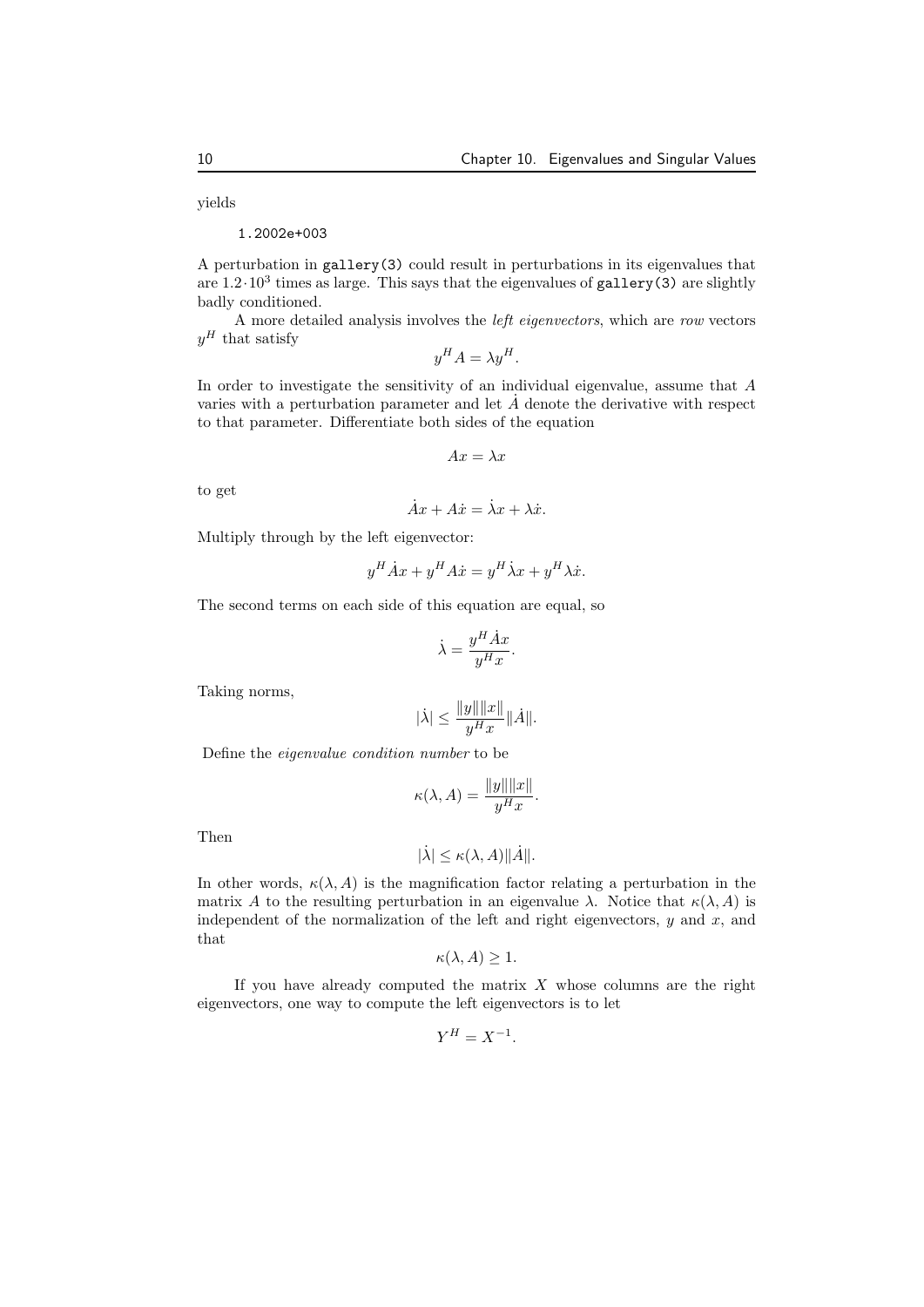Then, since

$$
Y^H A = \Lambda Y^H,
$$

the rows of  $Y^H$  are the left eigenvectors. In this case, the left eigenvectors are normalized so that

$$
Y^H X = I,
$$

so the denominator in  $\kappa(\lambda, A)$  is  $y^H x = 1$  and

$$
\kappa(\lambda, A) = ||y|| ||x||.
$$

Since  $||x|| \le ||X||$  and  $||y|| \le ||X^{-1}||$ , we have

$$
\kappa(\lambda, A) \le \kappa(X).
$$

The condition number of the eigenvector matrix is an upper bound for the individual eigenvalue condition numbers.

The MATLAB function condeig computes eigenvalue condition numbers. Continuing with the gallery(3) example,

```
A = gallery(3)lambda = eig(A)kappa = condeig(A)
```
yields

```
lambda =
    1.0000
    2.0000
    3.0000
kappa =
  603.6390
  395.2366
  219.2920
```
This indicates that  $\lambda_1 = 1$  is slightly more sensitive than  $\lambda_2 = 2$  or  $\lambda_3 = 3$ . A perturbation in gallery(3) may result in perturbations in its eigenvalues that are 200 to 600 times as large. This is consistent with the cruder estimate of  $1.2 \cdot 10^3$ obtained from condest(X).

To test this analysis, let's make a small random perturbation in  $A = \text{galley}(3)$ and see what happens to its eigenvalues.

```
format long
delta = 1.e-6;lambda = eig(A + delta*randn(3,3))lambda =
  0.999992726236368
   2.000126280342648
   2.999885428250414
```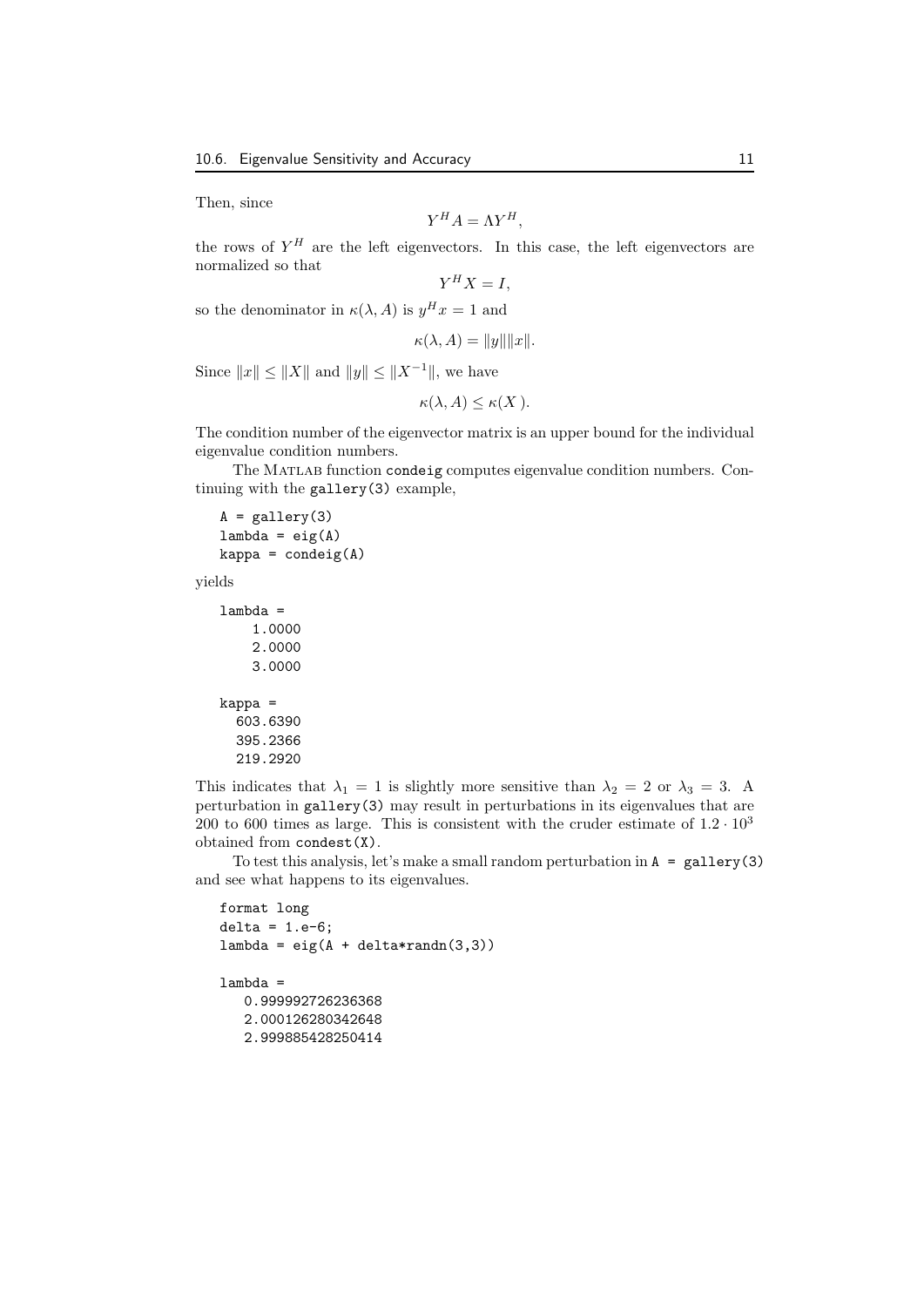The perturbation in the eigenvalues is

```
lambda - (1:3)'ans =
  1.0e-003 *
  -0.007273763631632
  0.126280342648055
  -0.114571749586290
```
This is smaller than, but roughly the same size as, the estimates provided by condeig and the perturbation analysis.

```
ans =
  1.0e-003 *
   0.603638964957869
   0.395236637991454
   0.219292042718315
```
delta\*condeig(A)

If *A* is real and symmetric, or complex and Hermitian, then its right and left eigenvectors are the same. In this case,

$$
y^H x = ||y|| ||x||,
$$

so, for symmetric and Hermitian matrices,

 $\kappa(\lambda, A) = 1$ .

The eigenvalues of symmetric and Hermitian matrices are perfectly well conditioned. Perturbations in the matrix lead to perturbations in the eigenvalues that are roughly the same size. This is true even for multiple eigenvalues.

At the other extreme, if  $\lambda_k$  is a multiple eigenvalue that does not have a corresponding full set of linearly independent eigenvectors, then the previous analysis does not apply. In this case, the characteristic polynomial for an *n*-by-*n* matrix can be written

$$
p(\lambda) = \det(A - \lambda I) = (\lambda - \lambda_k)^m q(\lambda),
$$

where *m* is the multiplicity of  $\lambda_k$  and  $q(\lambda)$  is a polynomial of degree  $n - m$  that does not vanish at  $\lambda_k$ . A perturbation in the matrix of size  $\delta$  results in a change in the characteristic polynomial from  $p(\lambda) = 0$  to something like

$$
p(\lambda)=O(\delta).
$$

In other words,

$$
(\lambda - \lambda_k)^m = O(\delta)/q(\lambda).
$$

The roots of this equation are

$$
\lambda = \lambda_k + O(\delta^{1/m}).
$$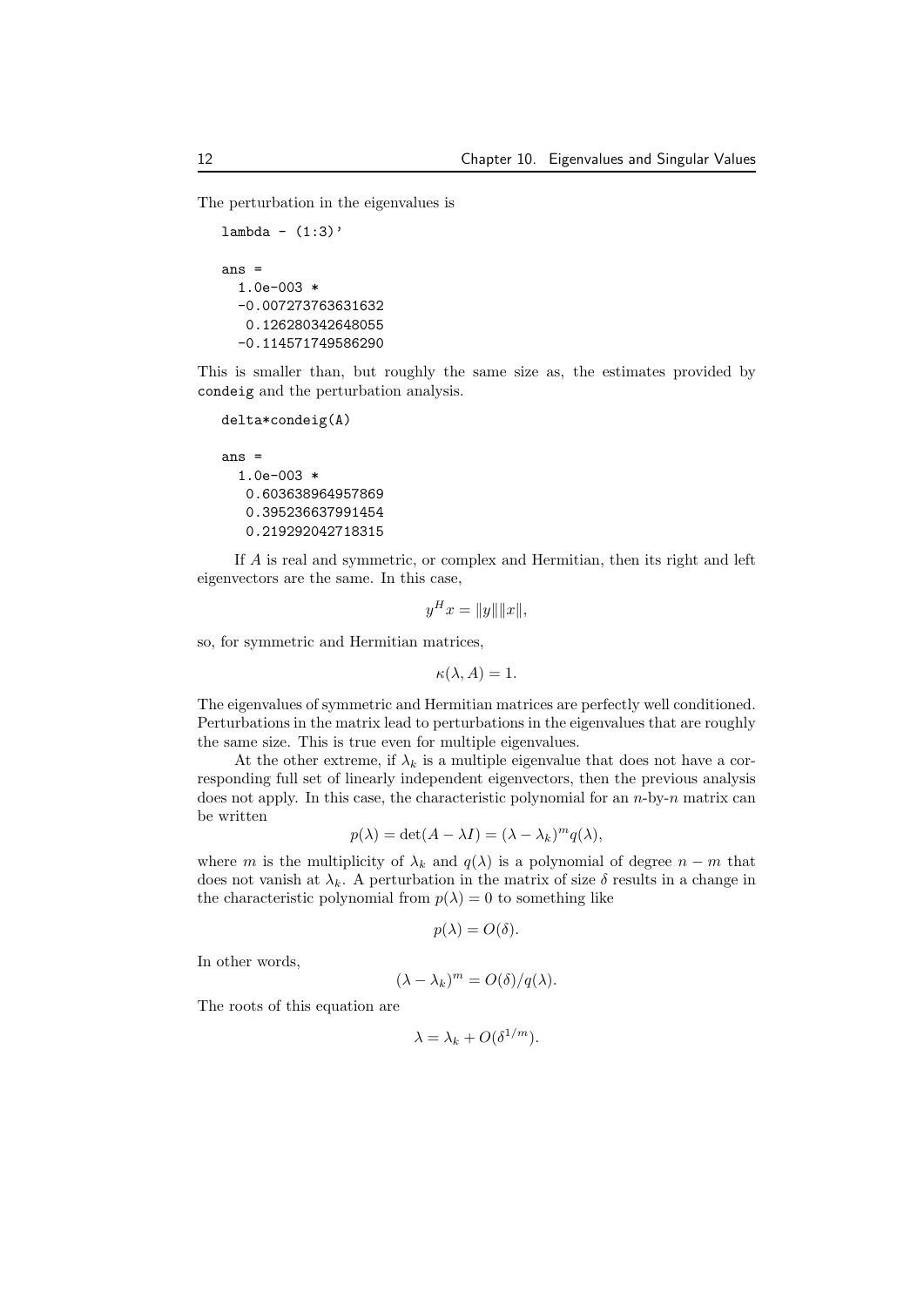This *mth* root behavior says that multiple eigenvalues without a full set of eigenvectors are extremely sensitive to perturbation.

As an artificial, but illustrative, example, consider the 16-by-16 matrix with 2's on the main diagonal, 1's on the superdiagonal,  $\delta$  in the lower left-hand corner, and 0's elsewhere:

$$
A = \begin{pmatrix} 2 & 1 & & & \\ & 2 & 1 & & \\ & & \ddots & \ddots & \\ & & & 2 & 1 \\ \delta & & & & 2 \end{pmatrix}.
$$

The characteristic equation is

$$
(\lambda - 2)^{16} = \delta.
$$

If  $\delta = 0$ , this matrix has an eigenvalue of multiplicity 16 at  $\lambda = 2$ , but there is only 1 eigenvector to go along with this multiple eigenvalue. If  $\delta$  is on the order of floating-point roundoff error, that is,  $\delta \approx 10^{-16}$ , then the eigenvalues are on a circle in the complex plane with center at 2 and radius

$$
(10^{-16})^{1/16} = 0.1.
$$

A perturbation on the size of roundoff error changes the eigenvalue from 2.0000 to 16 different values, including 1.9000, 2.1000, and 2.0924 + 0.0383*i*. A tiny change in the matrix elements causes a much larger change in the eigenvalues.

Essentially the same phenomenon, but in a less obvious form, explains the behavior of another MATLAB gallery example,

 $A =$  gallery(5)

The matrix is

 $A =$ 

| -9   | 11      | $-21$   | 63       | $-252$   |
|------|---------|---------|----------|----------|
| 70   | -69     | 141     | $-421$   | 1684     |
| -575 | 575     | $-1149$ | 3451     | $-13801$ |
| 3891 | -3891   | 7782    | $-23345$ | 93365    |
| 1024 | $-1024$ | 2048    | -6144    | 24572    |

The computed eigenvalues, obtained from  $lambda = eig(A)$ , are

lambda = -0.0408 -0.0119 + 0.0386i  $-0.0119 - 0.0386i$ 0.0323 + 0.0230i 0.0323 - 0.0230i

How accurate are these computed eigenvalues?

The gallery(5) matrix was constructed in such a way that its characteristic equation is

 $\lambda^5 = 0$ .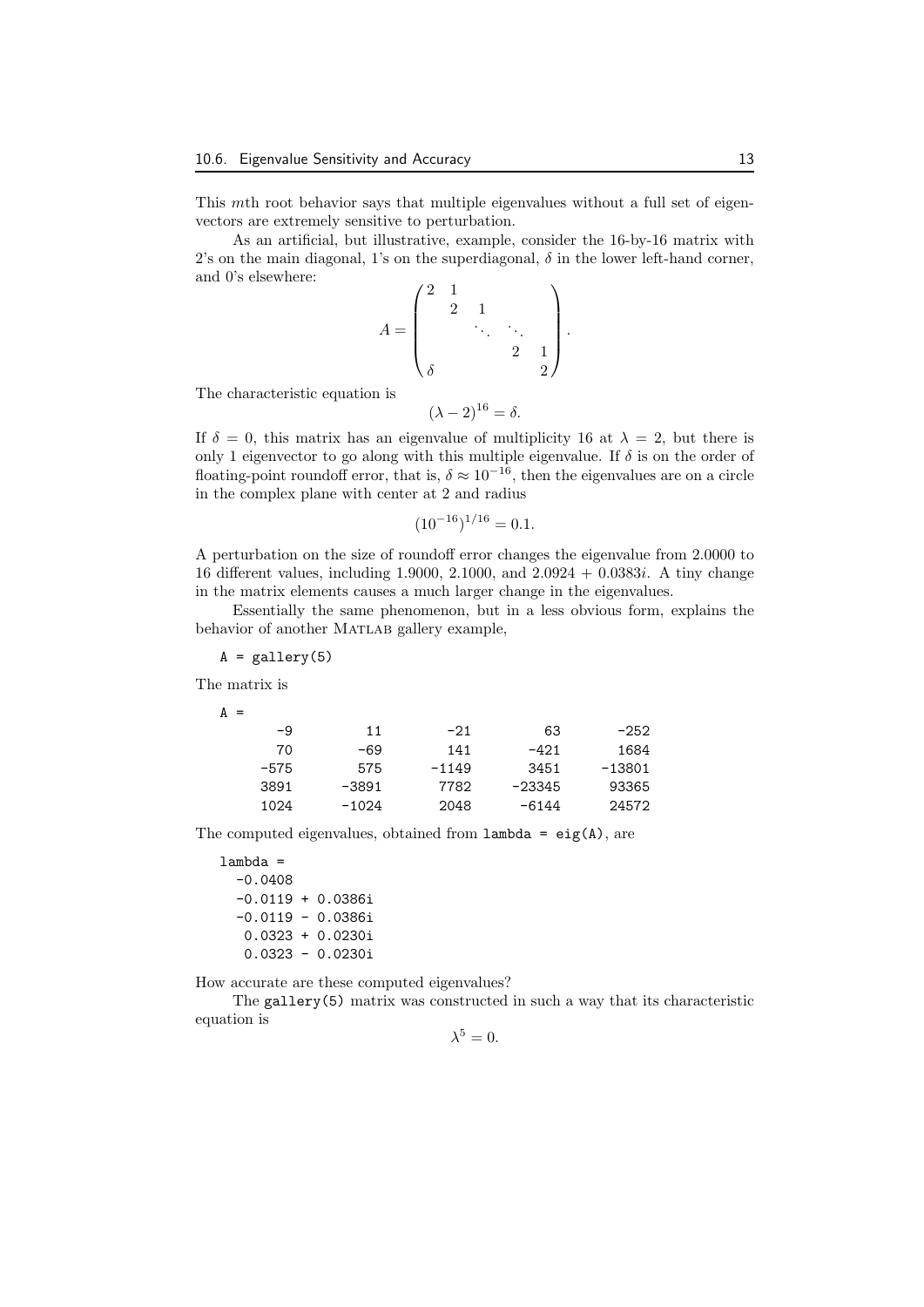

Figure 10.4. plot(eig(gallery(5))).

You can confirm this by noting that  $A<sup>5</sup>$ , which is computed without any roundoff error, is the zero matrix. The characteristic equation can easily be solved by hand. All five eigenvalues are actually equal to zero. The computed eigenvalues give little indication that the "correct" eigenvalues are all zero. We certainly have to admit that the computed eigenvalues are not very accurate.

The MATLAB eig function is doing as well as can be expected on this problem. The inaccuracy of the computed eigenvalues is caused by their sensitivity, not by anything wrong with eig. The following experiment demonstrates this fact. Start with

```
A = gallery(5)
e = eig(A)plot(real(e),imag(e),'r*',0,0,'ko')
axis(.1*[-1 1 -1 1])axis square
```
Figure 10.4 shows that the computed eigenvalues are the vertices of a regular pentagon in the complex plane, centered at the origin. The radius is about 0.04.

Now repeat the experiment with a matrix where each element is perturbed by a single roundoff error. The elements of gallery(5) vary over four orders of magnitude, so the correct scaling of the perturbation is obtained with

 $e = eig(A + eps*randn(5,5).*A)$ 

Put this statement, along with the plot and axis commands, on a single line and use the up arrow to repeat the computation several times. You will see that the pentagon flips orientation and that its radius varies between 0.03 and 0.07, but that the computed eigenvalues of the perturbed problems behave pretty much like the computed eigenvalues of the original matrix.

The experiment provides evidence for the fact that the computed eigenvalues are the exact eigenvalues of a matrix  $A + E$ , where the elements of  $E$  are on the order of roundoff error compared to the elements of *A*. This is the best we can expect to achieve with floating-point computation.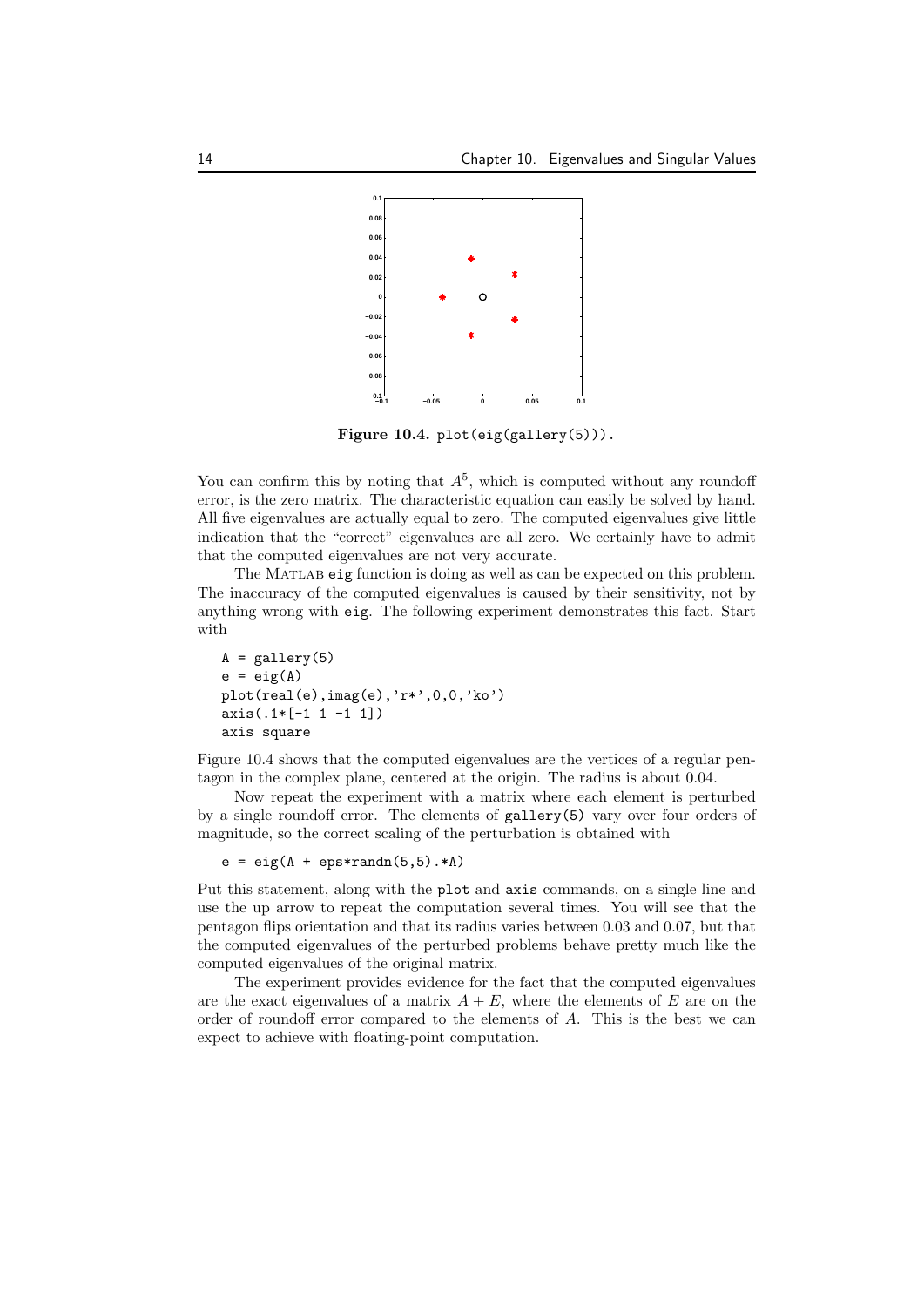# **10.7 Singular Value Sensitivity and Accuracy**

The sensitivity of singular values is much easier to characterize than the sensitivity of eigenvalues. The singular value problem is always perfectly well conditioned. A perturbation analysis would involve an equation like

$$
\Sigma + \delta \Sigma = U^H (A + \delta A) V.
$$

But, since *U* and *V* are orthogonal or unitary, they preserve norms. Consequently, *∥δ*Σ*∥* = *∥δA∥*. Perturbations of any size in any matrix cause perturbations of roughly the same size in its singular values. There is no need to define condition numbers for singular values because they would always be equal to one. The Mat-LAB function svd always computes singular values to full floating-point accuracy.

We have to be careful about what we mean by "same size" and "full accuracy." Perturbations and accuracy are measured relative the norm of the matrix or, equivalently, the largest singular value:

$$
||A||_2 = \sigma_1.
$$

The accuracy of the smaller singular values is measured relative to the largest one. If, as is often the case, the singular values vary over several orders of magnitude, the smaller ones might not have full accuracy relative to themselves. In particular, if the matrix is singular, then some of the  $\sigma_i$  must be zero. The computed values of these  $\sigma_i$  will usually be on the order of  $\epsilon$ <sub>*||A||*, where  $\epsilon$  is eps, the floating-point</sub> accuracy parameter.

This can be illustrated with the singular values of gallery(5). The statements

 $A =$  gallery(5) format long e svd(A)

produce

1.010353607103610e+05 1.679457384066493e+00 1.462838728086173e+00 1.080169069985614e+00 4.944703870149949e-14

The largest element of *A* is 93365, and we see that the largest singular value is a little larger, about  $10^5$ . There are three singular values near  $10^0$ . Recall that all the eigenvalues of this matrix are zero, so the matrix is singular and the smallest singular value should theoretically be zero. The computed value is somewhere between  $\epsilon$  and *ϵ∥A∥*.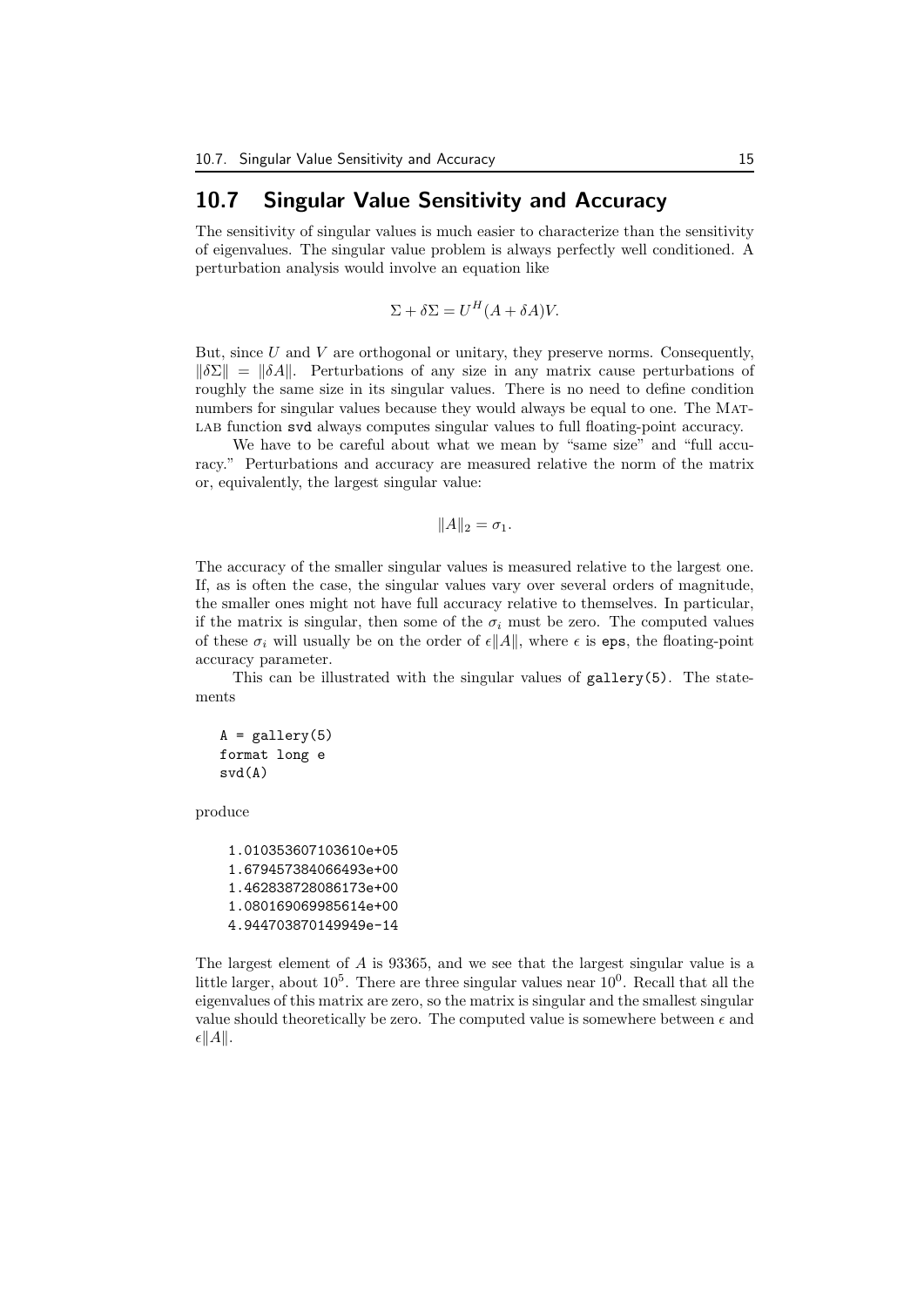Now let's perturb the matrix. Let this infinite loop run for a while.

```
while 1
   clc
   svd(A+eps*randn(5,5).*A)
   pause(.25)
end
```
This produces varying output like this.

```
1.010353607103610e+005
1.67945738406****e+000
1.46283872808****e+000
1.08016906998****e+000
*.****************-0**
```
The asterisks show the digits that change as we make the random perturbations. The 15-digit format does not show any changes in  $\sigma_1$ . The changes in  $\sigma_2$ ,  $\sigma_3$ , and  $\sigma_4$  are smaller than  $\epsilon$ <sub>*||A||*, which is roughly 10<sup>−11</sup>. The computed value of  $\sigma_5$  is all</sub> roundoff error, less than 10*−*<sup>11</sup> .

The gallery(5) matrix was constructed to have very special properties for the eigenvalue problem. For the singular value problem, its behavior is typical of any singular matrix.

#### **10.8 Jordan and Schur Forms**

The eigenvalue decomposition attempts to find a diagonal matrix  $\Lambda$  and a nonsingular matrix *X* so that

 $A = X \Lambda X^{-1}$ .

There are two difficulties with the eigenvalue decomposition. A theoretical difficulty is that the decomposition does not always exist. A numerical difficulty is that, even if the decomposition exists, it might not provide a basis for robust computation.

The solution to the nonexistence difficulty is to get as close to diagonal as possible. This leads to the Jordan canonical form (JCF). The solution to the robustness difficulty is to replace "diagonal" with "triangular" and to use orthogonal and unitary transformations. This leads to the Schur form.

A *defective* matrix is a matrix with at least one multiple eigenvalue that does not have a full set of linearly independent eigenvectors. For example, gallery(5) is defective; zero is an eigenvalue of multiplicity five that has only one eigenvector.

The JCF is the decomposition

$$
A = XJX^{-1}.
$$

If *A* is not defective, then the JCF is the same as the eigenvalue decomposition. The columns of *X* are the eigenvectors and  $J = \Lambda$  is diagonal. But if *A* is defective, then *X* consists of eigenvectors and *generalized* eigenvectors. The matrix *J* has the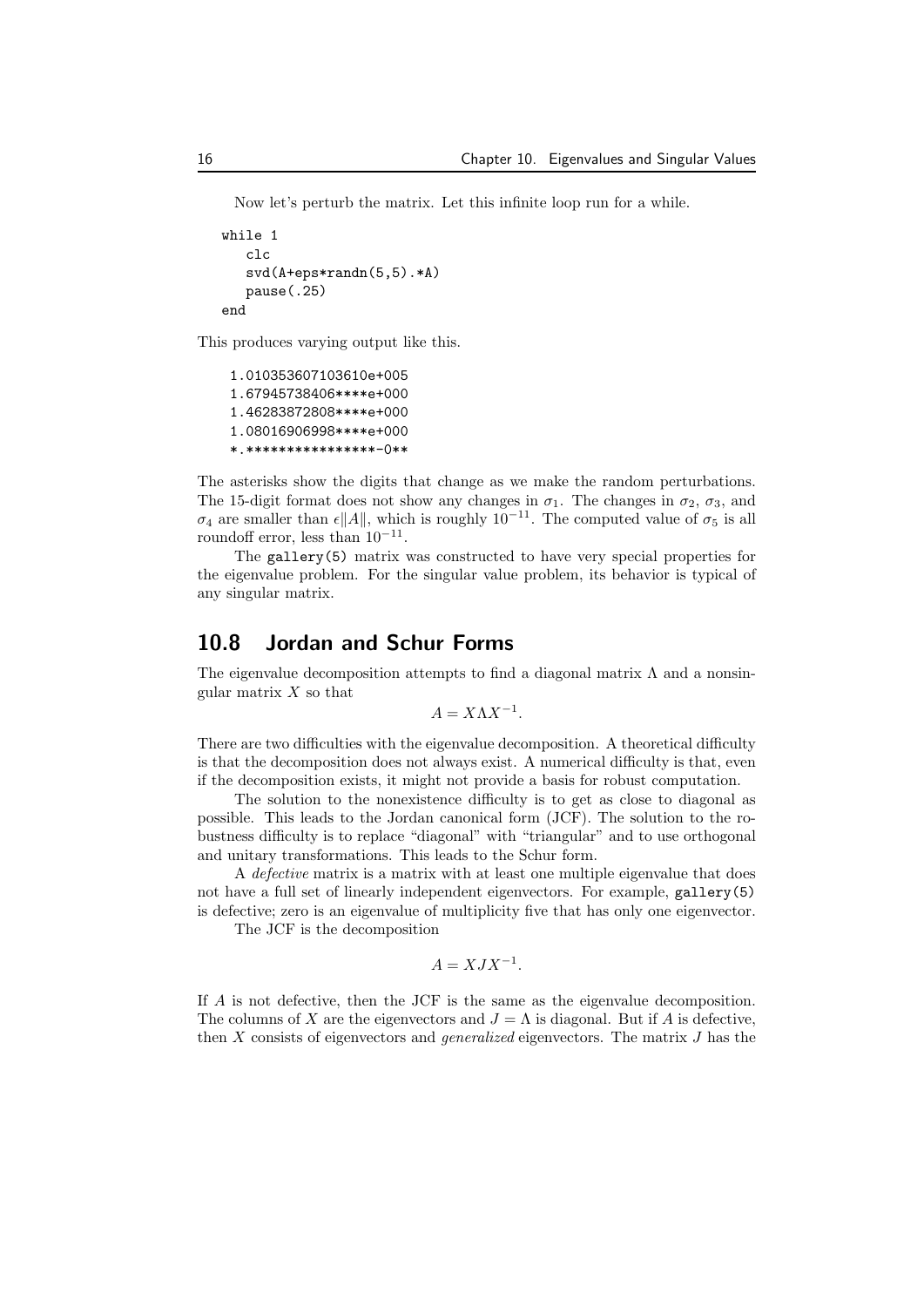eigenvalues on the diagonal and ones on the superdiagonal in positions corresponding to the columns of *X* that are not ordinary eigenvectors. The rest of the elements of *J* are zero.

The function jordan in the Matlab Symbolic Toolbox uses unlimited-precision rational arithmetic to try to compute the JCF of small matrices whose entries are small integers or ratios of small integers. If the characteristic polynomial does not have rational roots, the Symbolic Toolbox regards all the eigenvalues as distinct and produces a diagonal JCF.

The JCF is a discontinuous function of the matrix. Almost any perturbation of a defective matrix can cause a multiple eigenvalue to separate into distinct values and eliminate the ones on the superdiagonal of the JCF. Matrices that are nearly defective have badly conditioned sets of eigenvectors, and the resulting similarity transformations cannot be used for reliable numerical computation.

A numerically satisfactory alternative to the JCF is provided by the Schur form. Any matrix can be transformed to upper triangular form by a unitary similarity transformation:

$$
B=T^HAT.
$$

The eigenvalues of *A* are on the diagonal of its Schur form *B*. Since unitary transformations are perfectly well conditioned, they do not magnify any errors.

For example,

$$
A = \text{gallery}(3)
$$

$$
[T,B] = \text{schur}(A)
$$

produces

```
A =-149 -50 -154537 180 546
  -27 -9 -25T =0.3162 -0.6529 0.6882
  -0.9487 -0.2176 0.2294
   0.0000 0.7255 0.6882
B =1.0000 -7.1119 -815.8706
       0 2.0000 -55.0236
       0 0 3.0000
```
The diagonal elements of *B* are the eigenvalues of *A*. If *A* were symmetric, *B* would be diagonal. In this case, the large off-diagonal elements of *B* measure the lack of symmetry in *A*.

## **10.9 The QR Algorithm**

The QR algorithm is one of the most important, widely used, and successful tools we have in technical computation. Several variants of it are in the mathematical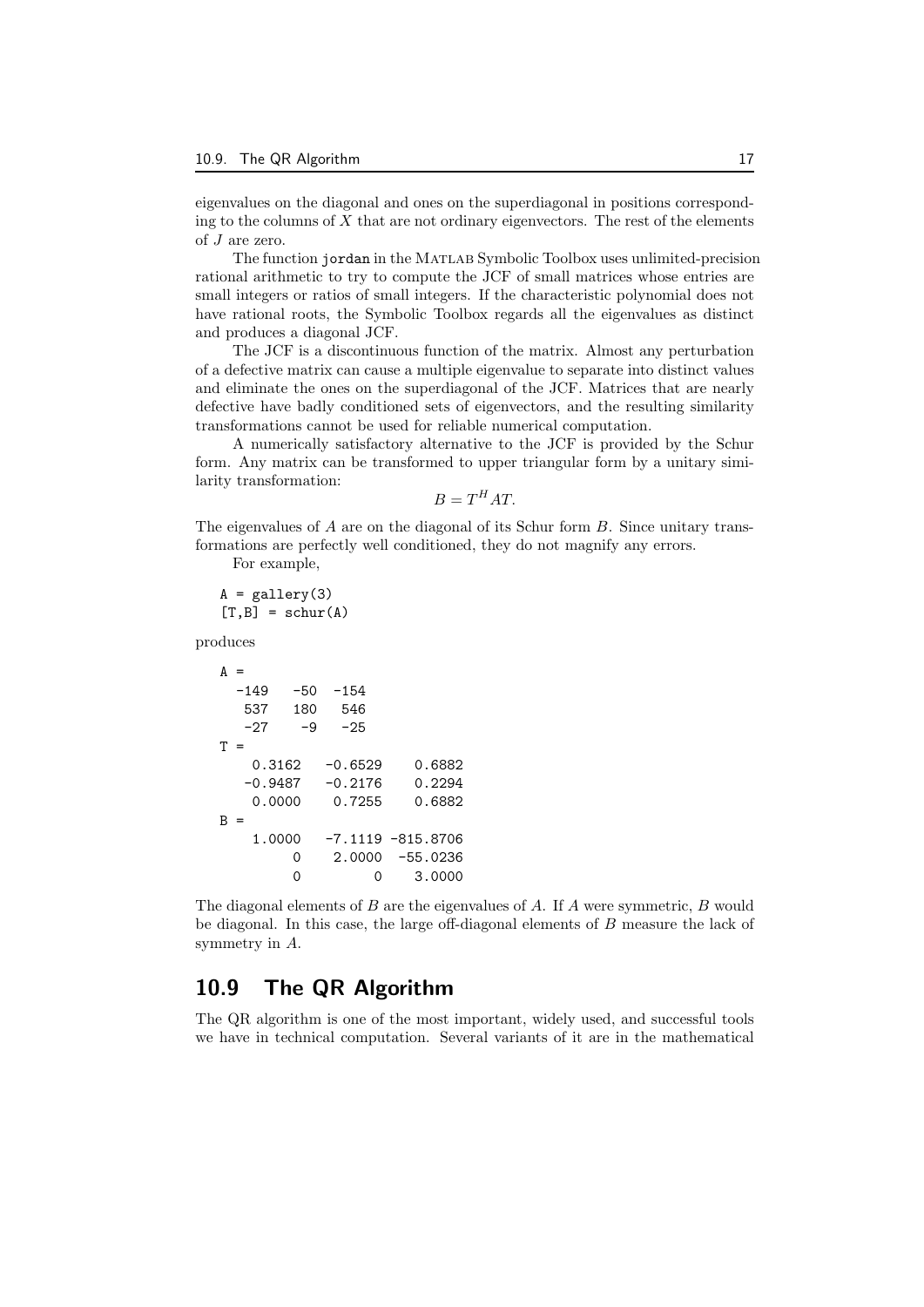core of Matlab. They compute the eigenvalues of real symmetric matrices, real nonsymmetric matrices, and pairs of complex matrices, and the singular values of general matrices. These functions are used, in turn, to find zeros of polynomials, to solve special linear systems, and to assess stability, and for many other tasks in various toolboxes.

Dozens of people have contributed to the development of the various QR algorithms. The first complete implementation and an important convergence analysis are due to J. H. Wilkinson. Wilkinson's book, *The Algebraic Eigenvalue Problem* [56], as well as two fundamental papers, was published in 1965.

The QR *algorithm* is based on repeated use of the QR *factorization* that we described in Chapter 5, Least Squares. The letter "Q" denotes orthogonal and unitary matrices and the letter "R" denotes right, or upper, triangular matrices. The qr function in Matlab factors any matrix, real or complex, square or rectangular, into the product of a matrix *Q* with orthonormal columns and matrix *R* that is nonzero only its upper, or right, triangle.

Using the qr function, a simple variant of the QR algorithm, known as the single-shift algorithm, can be expressed as a MATLAB one-liner. Let A be any square matrix. Start with

 $n = size(A, 1)$  $I = eye(n,n)$ 

Then one step of the single-shift QR iteration is given by

$$
s = A(n,n); [Q,R] = qr(A - s*I); A = R*Q + s*I
$$

If you enter this on one line, you can use the up arrow key to iterate. The quantity s is the shift; it accelerates convergence. The QR factorization makes the matrix triangular:

$$
A - sI = QR.
$$

Then the reverse-order multiplication *RQ* restores the eigenvalues because

$$
RQ + sI = Q^T(A - sI)Q + sI = Q^T A Q,
$$

so the new *A* is orthogonally similar to the original *A*. Each iteration effectively transfers some "mass" from the lower to the upper triangle while preserving the eigenvalues. As the iterations are repeated, the matrix often approaches an upper triangular matrix with the eigenvalues conveniently displayed on the diagonal.

For example, start with  $A = \text{gallow}(3)$ .

| -149  | -50 | $-154$ |
|-------|-----|--------|
| 537   | 180 | 546    |
| $-27$ | -9  | $-25$  |

The first iterate,

|           | 28.8263 -259.8671 | 773.9292        |
|-----------|-------------------|-----------------|
| 1.0353    | -8.6686           | 33.1759         |
| $-0.5973$ |                   | 5.5786 -14.1578 |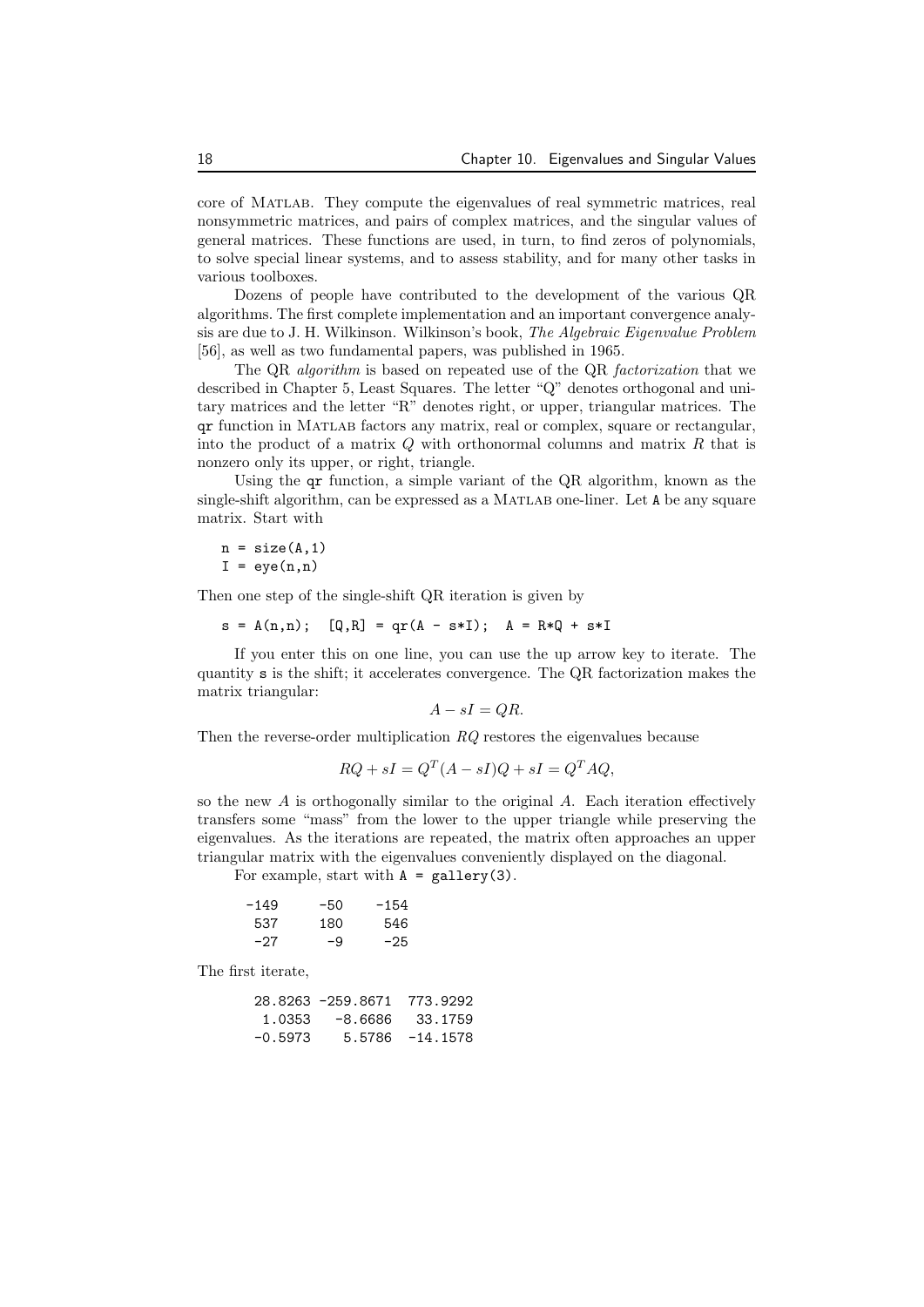already has its largest elements in the upper triangle. After five more iterations, we have

| 2.7137  |           | $-10.5427 - 814.0932$ |
|---------|-----------|-----------------------|
| -0.0767 |           | 1.4719 -76.5847       |
| 0.0006  | $-0.0039$ | 1.8144                |

As we know, this matrix was contrived to have its eigenvalues equal to 1, 2, and 3. We can begin to see these three values on the diagonal. Five more iterations gives

| 3.0716    |        | $-7.6952$ 802.1201 |
|-----------|--------|--------------------|
| 0.0193    |        | 0.9284 158.9556    |
| $-0.0000$ | 0.0000 | 2.0000             |

One of the eigenvalues has been computed to full accuracy and the below-diagonal element adjacent to it has become zero. It is time to deflate the problem and continue the iteration on the 2-by-2 upper left submatrix.

The QR algorithm is never practiced in this simple form. It is always preceded by a reduction to Hessenberg form, in which all the elements below the subdiagonal are zero. This reduced form is preserved by the iteration, and the factorizations can be done much more quickly. Furthermore, the shift strategy is more sophisticated and is different for various forms of the algorithm.

The simplest variant involves real, symmetric matrices. The reduced form in this case is tridiagonal. Wilkinson provided a shift strategy that allowed him to prove a global convergence theorem. Even in the presence of roundoff error, we do not know of any examples that cause the implementation in Matlab to fail.

The SVD variant of the QR algorithm is preceded by a reduction to a bidiagonal form that preserves the singular values. It has the same guaranteed convergence properties as the symmetric eigenvalue iteration.

The situation for real, nonsymmetric matrices is much more complicated. In this case, the given matrix has real elements, but its eigenvalues may well be complex. Real matrices are used throughout, with a double-shift strategy that can handle two real eigenvalues, or a complex conjugate pair. Even thirty years ago, counterexamples to the basic iteration were known and Wilkinson introduced an 'ad hoc' shift to handle them. But no one has been able to prove a complete convergence theorem. In principle, it is possible for the eig function in Matlab to fail with an error message about lack of convergence.

#### **10.10 eigsvdgui**

Figures 10.5 and 10.6 are snapshots of the output produced by eigsvdgui showing steps in the computation of the eigenvalues of a nonsymmetric matrix and of a symmetric matrix. Figure 10.7 is a snapshot of the output produced by eigsvdgui showing steps in the computation of the singular values of a nonsymmetric matrix.

The first phase in the computation shown in Figure 10.5 of the eigenvalues of a real, nonsymmetric,  $n$ -by- $n$  matrix is a sequence of  $n-2$  orthogonal similarity transformations. The *k*th transformation uses Householder reflections to introduce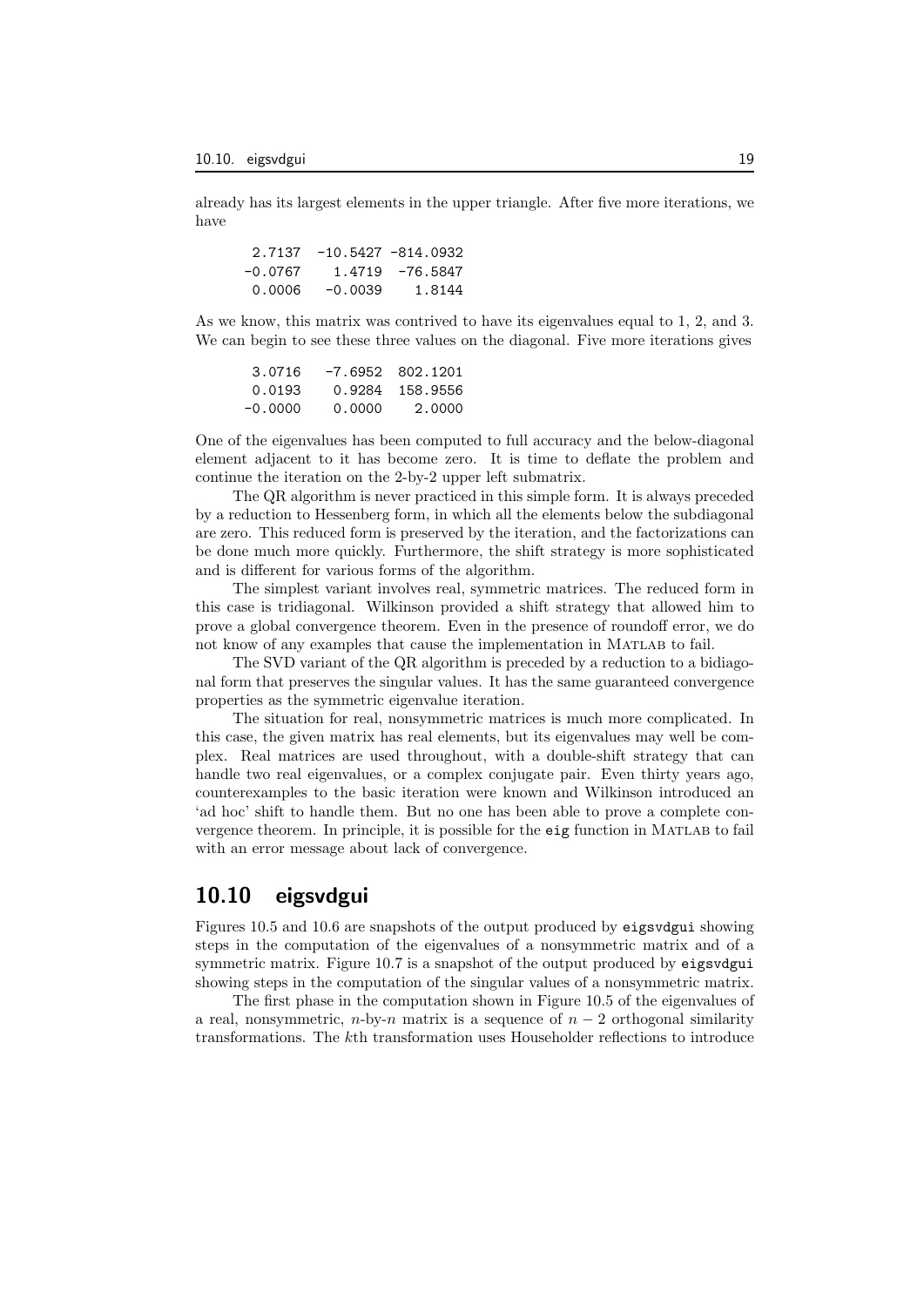zeros below the subdiagonal in the *k*th column. The result of this first phase is known as a Hessenberg matrix; all the elements below the first subdiagonal are zero.

```
for k = 1:n-2u = A(:,k);u(1:k) = 0;signa = norm(u);if sigma z = 0if u(k+1) < 0, sigma = -sigma; end
      u(k+1) = u(k+1) + signa;rho = 1/(signa * u(k+1));v =rho*A*u;
      w = \text{rho}*(u'*A)';
      gamma = rho/2*u'*v;v = v - \text{gamma}w = w - \text{gamma}A = A - v * u' - u * w';A(k+2:n,k) = 0;end
end
```
The second phase uses the QR algorithm to introduce zeros in the first subdiagonal. A real, nonsymmetric matrix will usually have some complex eigenvalues, so it is not possible to completely transform it to the upper triangular Schur form. Instead, a real Schur form with 1-by-1 and 2-by-2 submatrices on the diagonal is produced. Each 1-by-1 matrix is a real eigenvalue of the original matrix. The eigenvalues of each 2-by-2 block are a pair of complex conjugate eigenvalues of the original matrix.

The computation of the eigenvalues of a symmetric matrix shown in Figure 10.6 also has two phases. The result of the first phase is a matrix that is both symmetric and Hessenberg, so it is tridiagonal. Then, since all the eigenvalues of a real, symmetric matrix are real, the QR iterations in the second phase can completely zero the subdiagonal and produce a real, diagonal matrix containing the eigenvalues.

Figure 10.7 shows the output produced by eigsvdgui as it computes the singular values of a nonsymmetric matrix. Multiplication by any orthogonal matrix preserves singular values, so it is not necessary to use similarity transformations. The first phase uses a Householder reflection to introduce zeros below the diagonal in each column, then a different Householder reflection to introduce zeros to the right of the first superdiagonal in the corresponding row. This produces an upper bidiagonal matrix with the same singular values as the original matrix. The QR iterations then zero the superdiagonal to produce a diagonal matrix containing the singular values.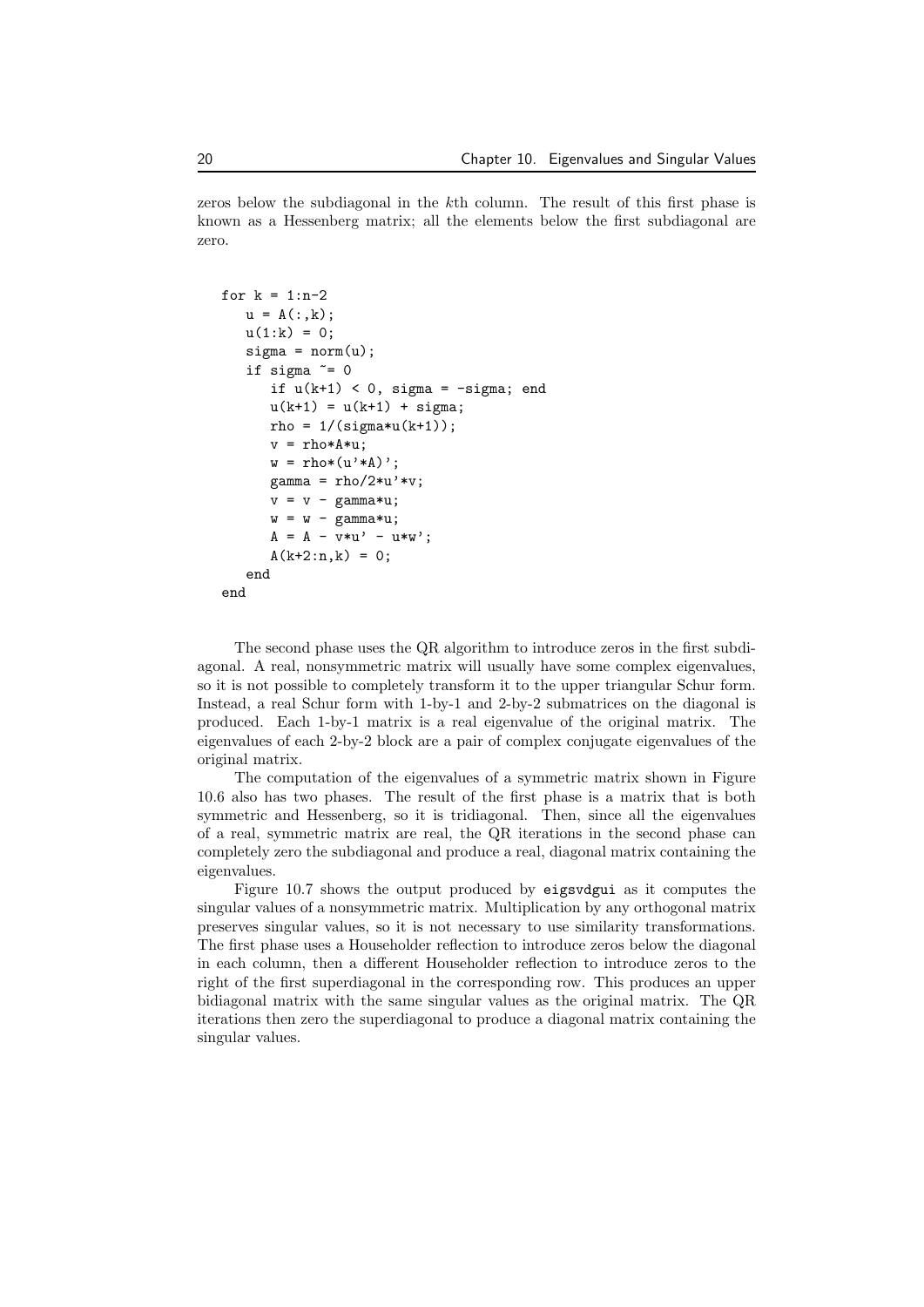





**Figure 10.5.** eigsvdgui*, nonsymmetric matrix.*







**Figure 10.6.** eigsvdgui*, symmetric matrix.*







**Figure 10.7.** eigsvdgui*, SVD.*

# **10.11 Principal Components**

Principal component analysis, or PCA, approximates a general matrix by a sum of a few "simple" matrices. By "simple" we mean rank one; all of the rows are multiples of each other, and so are all of the columns. Let *A* be any real *m*-by-*n* matrix. The economy-sized SVD

$$
A = U \Sigma V^T
$$

can be rewritten

$$
A=E_1+E_2+\cdots+E_p,
$$

where  $p = \min(m, n)$ . The component matrices  $E_k$  are rank one outer products:

$$
E_k = \sigma_k u_k v_k^T.
$$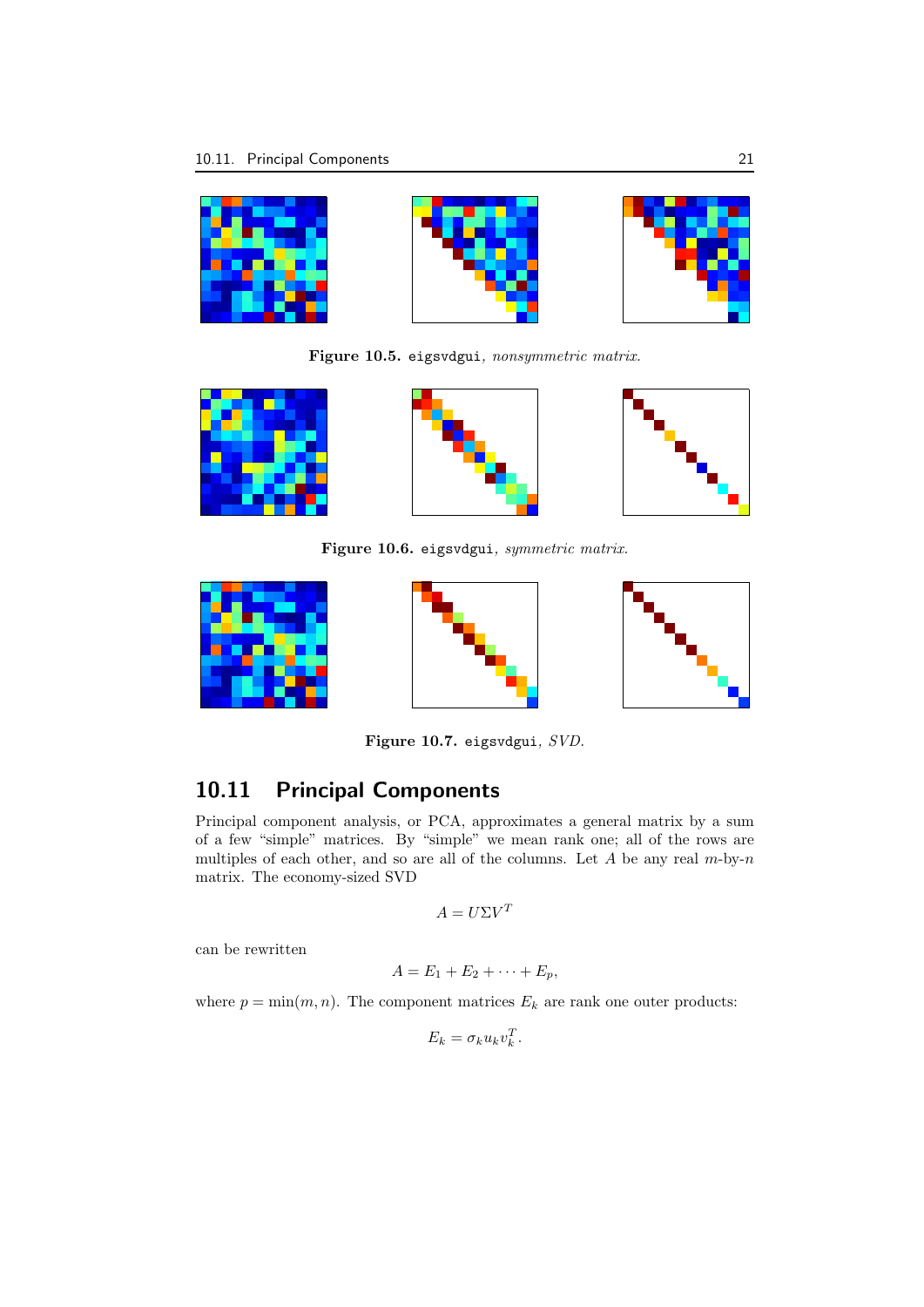Each column of  $E_k$  is a multiple of  $u_k$ , the k<sup>th</sup> column of  $U$ , and each row is a multiple of  $v_k^T$ , the transpose of the *k*th column of *V*. The component matrices are orthogonal to each other in the sense that

$$
E_j E_k^T = 0, \ j \neq k.
$$

The norm of each component matrix is the corresponding singular value

$$
||E_k|| = \sigma_k.
$$

Consequently, the contribution each  $E_k$  makes to reproducing *A* is determined by the size of the singular value  $\sigma_k$ .

If the sum is truncated after  $r < p$  terms,

$$
A_r = E_1 + E_2 + \cdots + E_r,
$$

the result is a rank  $r$  approximation to the original matrix  $A$ . In fact,  $A_r$  is the closest rank *r* approximation to *A*. It turns out that the error in this approximation is

$$
||A - A_r|| = \sigma_{r+1}.
$$

Since the singular values are in decreasing order, the accuracy of the approximation increases as the rank increases.

PCA is used in a wide range of fields, including statistics, earth sciences, and archaeology. The description and notation also vary widely. Perhaps the most common description is in terms of eigenvalues and eigenvectors of the cross-product matrix  $A^T A$ . Since

$$
A^T A V = V \Sigma^2,
$$

the columns of *V* are the eigenvectors  $A<sup>T</sup>A$ . The columns of *U*, scaled by the singular values, can then be obtained from

$$
U\Sigma = AV.
$$

The data matrix *A* is frequently *standardized* by subtracting the means of the columns and dividing by their standard deviations. If this is done, the cross-product matrix becomes the correlation matrix.

Factor analysis is a closely related technique that makes additional statistical assumptions about the elements of *A* and modifies the diagonal elements of *A<sup>T</sup> A* before computing the eigenvalues and eigenvectors.

For a simple example of PCA on the unmodified matrix *A*, suppose we measure the height and weight of six subjects and obtain the following data.

| 47 | 15 |
|----|----|
| 93 | 35 |
| 53 | 15 |
| 45 | 10 |
| 67 | 27 |
| 42 | 10 |

 $\overline{A}$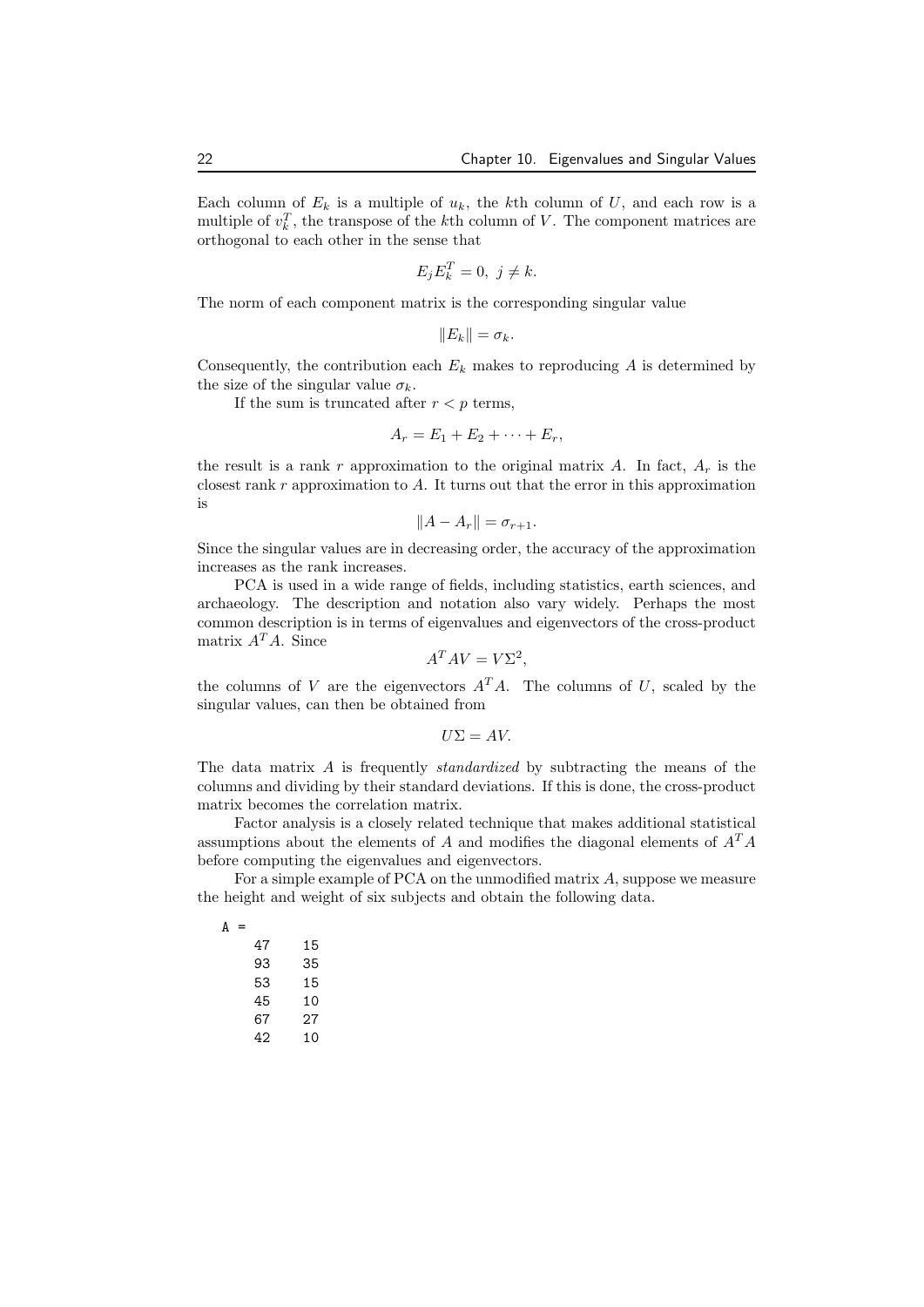

**Figure 10.8.** *PCA of data.*

The dark bars in Figure 10.8 plot this data.

We expect height and weight to be strongly correlated. We believe there is one underlying component—let's call it "size"—that predicts both height and weight. The statement

```
[U, S, V] = svd(A, 0)signa = diag(S)
```
produces

```
U =0.3153 0.1056
   0.6349 - 0.36560.3516 0.3259
   0.2929 0.5722
   0.4611 - 0.45620.2748 0.4620
V =0.9468 0.3219
   0.3219 - 0.9468sigma =
 156.4358
   8.7658
```
Notice that  $\sigma_1$  is much larger than  $\sigma_2$ .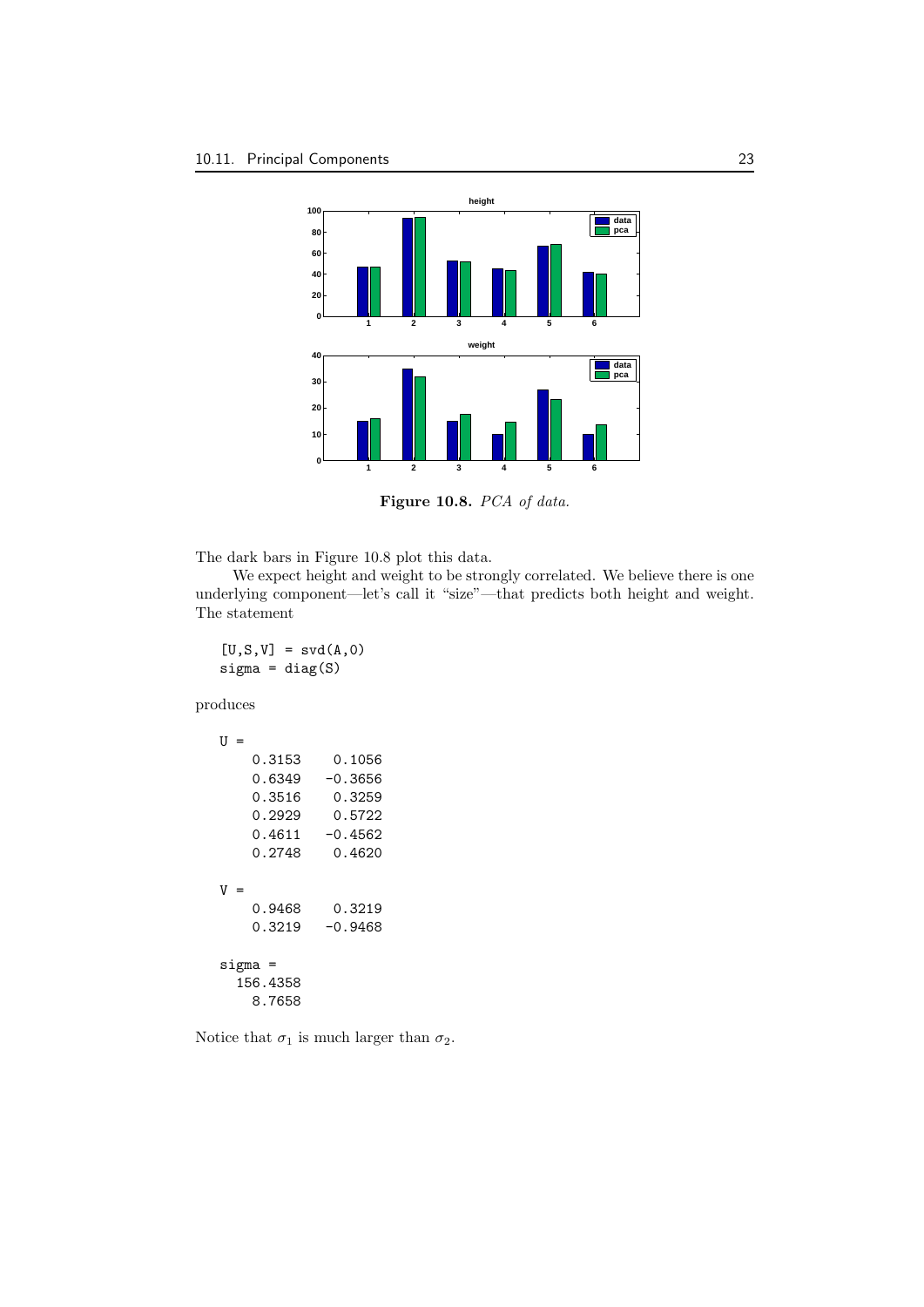The rank one approximation to A is

E1 = sigma $(1)*U(:,1)*V(:,1)'$  $E1 =$ 46.7021 15.8762 94.0315 31.9657 52.0806 17.7046 43.3857 14.7488 68.2871 23.2139 40.6964 13.8346

In other words, the single underlying principal component is

```
size = sigma(1)*U(:,1)size =
   49.3269
   99.3163
   55.0076
   45.8240
   72.1250
   42.9837
```
The two measured quantities are then well approximated by height  $\approx$  size\*V(1,1) weight *≈* size\*V(2,1) The light bars in Figure 10.8 plot these approximations.

A larger example involves digital image processing. The statements

load detail  $subplot(2,2,1)$ image(X) colormap(gray(64)) axis image, axis off  $r = \text{rank}(X)$  $title(['rank = 'int2str(r)])$ 

.

produce the first subplot in Figure 10.9. The matrix X obtained with the load statement is 359 by 371 and is numerically of full rank. Its elements lie between 1 and 64 and serve as indices into a gray-scale color map. The resulting picture is a detail from Albrecht Dürer's etching "Melancolia II," showing a 4-by-4 magic square. The statements

 $[U, S, V] = svd(X, 0);$  $signa = diag(S);$ semilogy(sigma,'.')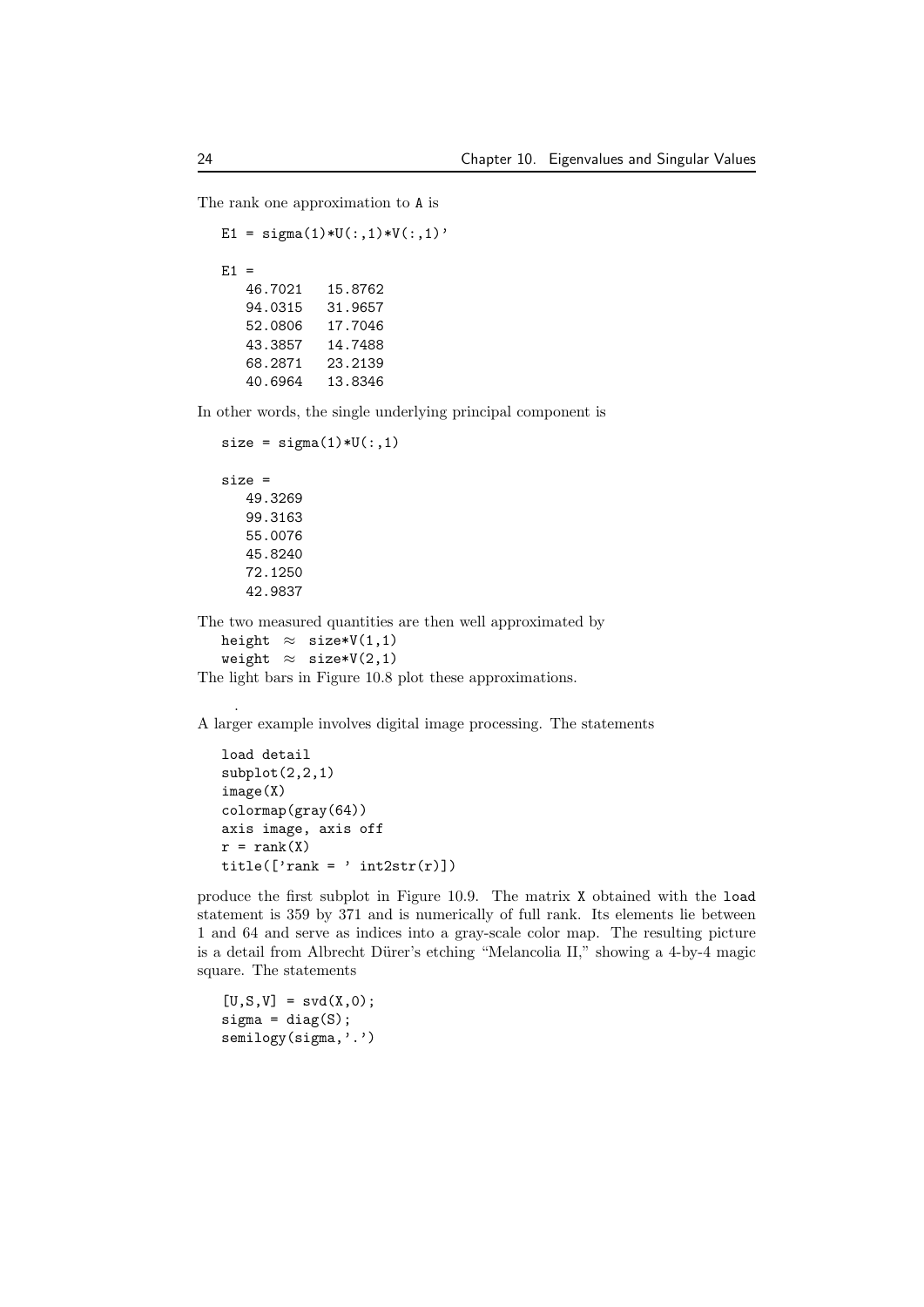

Figure 10.9. *Principal components of Dürer's magic square.* 

produce the logarithmic plot of the singular values of X shown in Figure 10.10. We see that the singular values decrease rapidly. There are one greater than  $10<sup>4</sup>$  and only six greater than  $10^3$ .



**Figure 10.10.** *Singular values (log scale).*

The other three subplots in Figure 10.9 show the images obtained from principal component approximations to X with  $r = 1$ ,  $r = 20$ , and  $r = 100$ . The rank one approximation shows the horizontal and vertical lines that result from a single outer product,  $E_1 = \sigma_1 u_1 v_1^T$ . This checkerboard-like structure is typical of low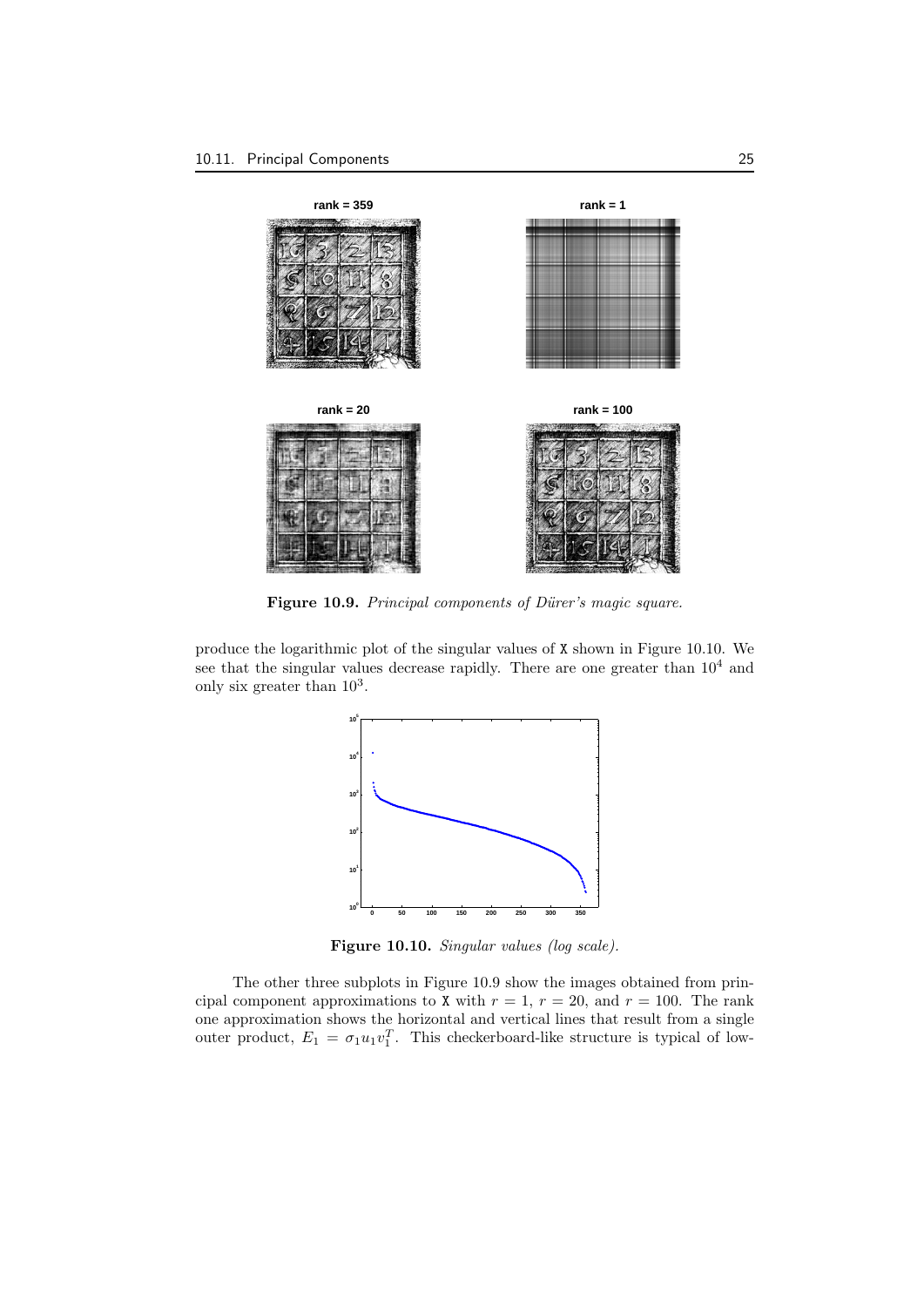rank principal component approximations to images. The individual numerals are recognizable in the  $r = 20$  approximation. There is hardly any visible difference between the  $r = 100$  approximation and the full-rank image.

Although low-rank matrix approximations to images do require less computer storage and transmission time than the full-rank image, there are more effective data compression techniques. The primary uses of PCA in image processing involve feature recognition.

## **10.12 Circle Generator**

The following algorithm was used to plot circles on some of the first computers with graphical displays. At the time, there was no MATLAB and no floating-point arithmetic. Programs were written in machine language and arithmetic was done on scaled integers. The circle-generating program looked something like this.

```
x = 32768y = 0L: load y
   shift right 5 bits
   add x
   store in x
   change sign
   shift right 5 bits
   add y
   store in y
   plot x y
   go to L
```
Why does this generate a circle? In fact, does it actually generate a circle? There are no trig functions, no square roots, no multiplications or divisions. It's all done with shifts and additions.

The key to this algorithm is the fact that the new x is used in the computation of the new y. This was convenient on computers at the time because it meant you needed only two storage locations, one for x and one for y. But, as we shall see, it is also why the algorithm comes close to working at all.

Here is a MATLAB version of the same algorithm.

```
h = 1/32;x = 1;y = 0;while 1
   x = x + h * v;
   y = y - h*x;plot(x,y,'')drawnow
end
```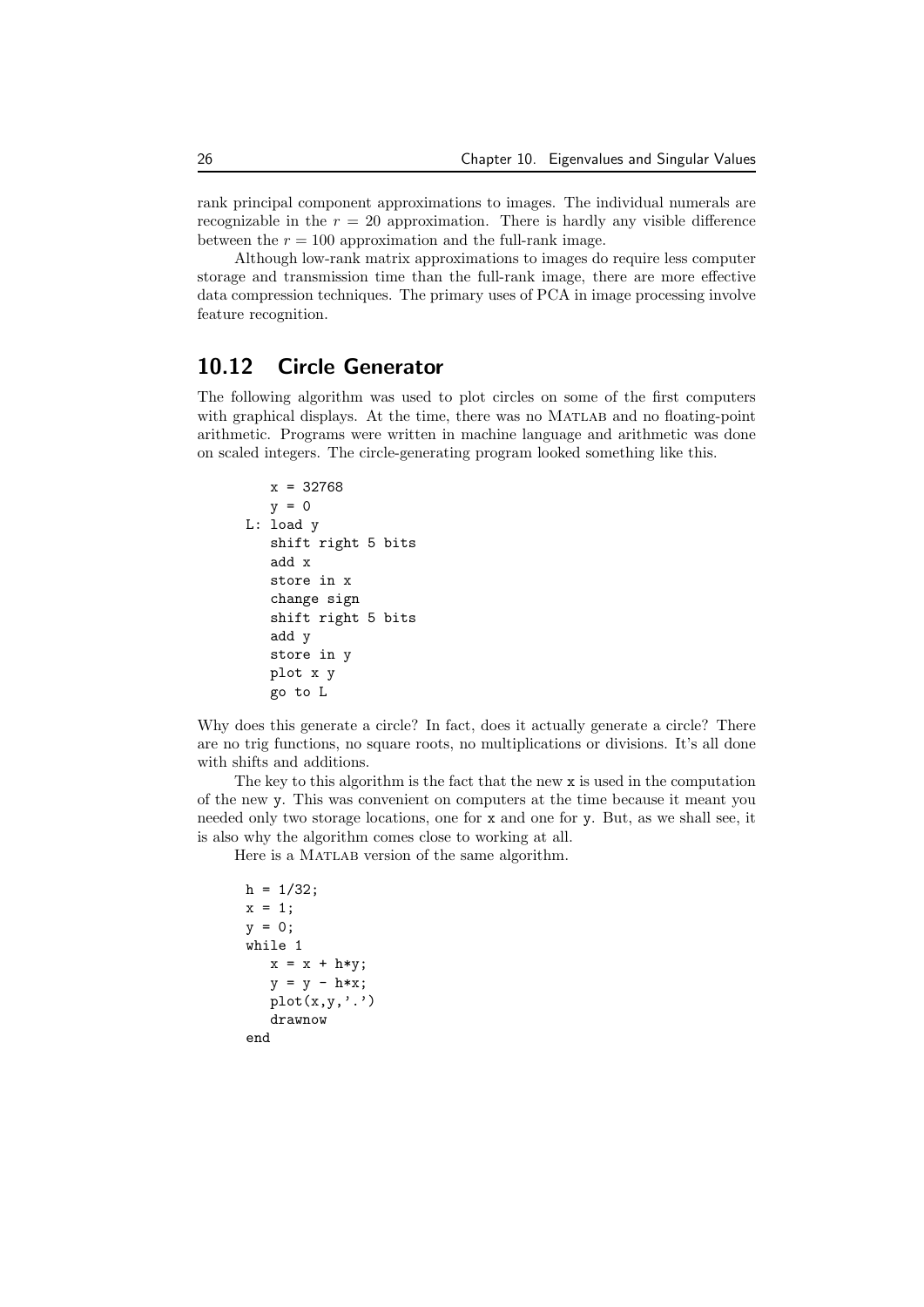The M-file circlegen lets you experiment with various values of the step size h. It provides an actual circle in the background. Figure 10.11 shows the output for the carefully chosen default value,  $h = 0.20906$ . It's not quite a circle. However, circlegen(h) generates better circles with smaller values of h. Try circlegen(h) for various h yourself.

If we let  $(x_n, y_n)$  denote the *n*th point generated, then the iteration is

$$
x_{n+1} = x_n + hy_n,
$$
  

$$
y_{n+1} = y_n - hx_{n+1}.
$$

The key is the fact that  $x_{n+1}$  appears on the right in the second equation. Substi-



**Figure 10.11.** circlegen*.*

tuting the first equation into the second gives

$$
x_{n+1} = x_n + hy_n,
$$
  

$$
y_{n+1} = -hx_n + (1 - h^2)y_n.
$$

Let's switch to matrix-vector notation. Let  $x_n$  now denote the 2-vector specifying the *n*th point and let *A* be the *circle generator* matrix

$$
A = \begin{pmatrix} 1 & h \\ -h & 1 - h^2 \end{pmatrix}.
$$

With this notation, the iteration is simply

$$
x_{n+1} = Ax_n.
$$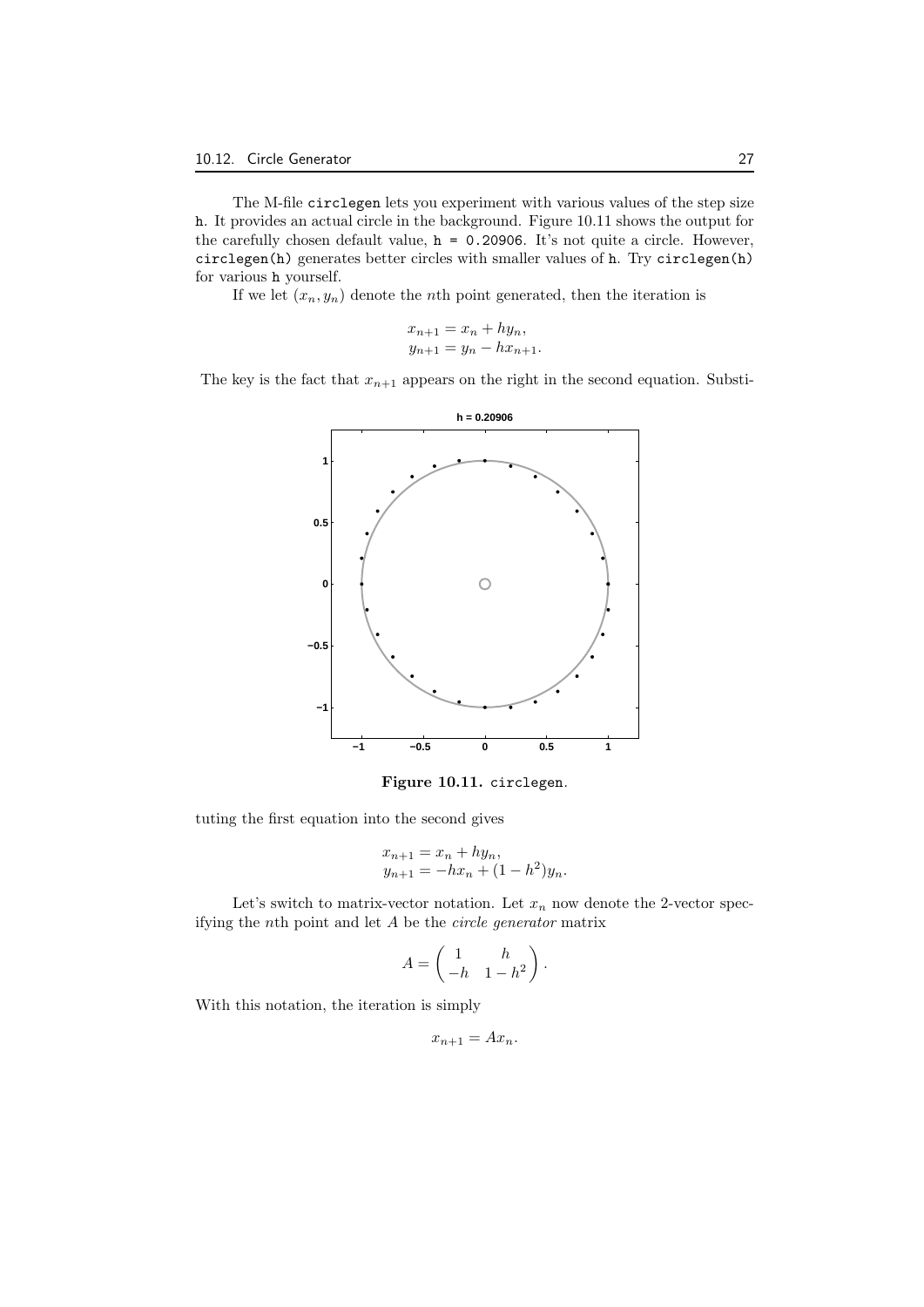This immediately leads to

$$
x_n = A^n x_0.
$$

So, the question is, for various values of *h*, how do powers of the circle generator matrix behave?

For most matrices *A*, the behavior of *A<sup>n</sup>* is determined by its *eigenvalues*. The MATLAB statement

 $[X, Lambda] = eig(A)$ 

produces a *diagonal* eigenvalue matrix Λ and a corresponding eigenvector matrix *X* so that

$$
AX = X\Lambda.
$$

If *X−*<sup>1</sup> exists, then

$$
A = X\Lambda X^{-1}
$$

and

$$
A^n = X\Lambda^n X^{-1}.
$$

Consequently, the powers  $A^n$  remain bounded if the eigenvector matrix is nonsingular and the eigenvalues  $\lambda_k$ , which are the diagonal elements of  $\Lambda$ , satisfy

 $|\lambda_k| \leq 1$ .

Here is an easy experiment. Enter the line

h = 2\*rand, A =  $[1 h; -h 1-h^2]$ , lambda = eig(A), abs(lambda)

Repeatedly press the up arrow key, then the Enter key. You should eventually become convinced, at least experimentally, of the following:

For any *h* in the interval  $0 < h < 2$ , the eigenvalues of the circle gener*ator matrix A are complex numbers with absolute value* 1*.*

The Symbolic Toolbox provides some assistance in actually proving this fact.

```
syms h
A = [1 h; -h 1-h^2]lambda = simplify(eig(A))
```
creates a symbolic version of the iteration matrix and finds its eigenvalues.

$$
A = \begin{bmatrix} 1, & h \end{bmatrix}
$$
  
\n
$$
\begin{bmatrix} -h, 1 - h^2 \end{bmatrix}
$$
  
\n
$$
1 - h^2/2 - (h * (h^2 - 4)^(1/2))/2
$$
  
\n
$$
(h * (h^2 - 4)^(1/2))/2 - h^2/2 + 1
$$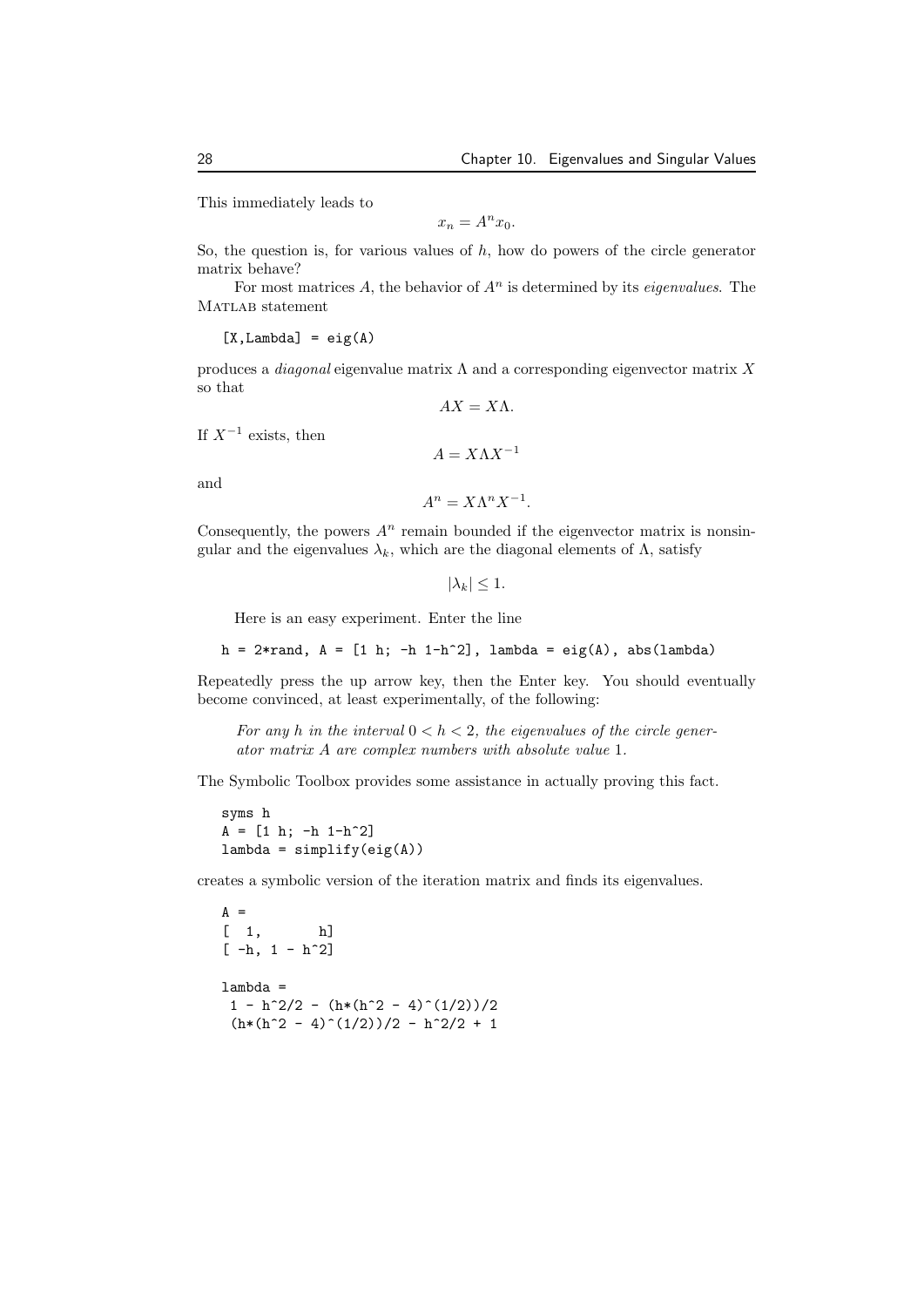#### The statement

abs(lambda)

does not do anything useful, in part because we have not yet made any assumptions about the symbolic variable h.

We note that the eigenvalues will be complex if the quantity involved in the square root is negative, that is, if  $|h| < 2$ . The determinant of a matrix should be the product of its eigenvalues. This is confirmed with

 $d = det(A)$ 

or

```
d = simple(prod(lambda))
```
Both produce

 $d =$ 1

Consequently, if  $|h| < 2$ , the eigenvalues,  $\lambda$ , are complex and their product is 1, so they must satisfy  $|\lambda| = 1$ .

Because

$$
\lambda = 1 - h^2/2 \pm h\sqrt{-1 + h^2/4},
$$

it is plausible that, if we define *θ* by

$$
\cos \theta = 1 - h^2/2
$$

or

$$
\sin \theta = h \sqrt{1 - h^2/4},
$$

then

$$
\lambda = \cos \theta \pm i \sin \theta.
$$

The Symbolic Toolbox confirms this with

```
assume(h,'real')
assumeAlso(h>0 & h<2)
theta = acos(1-h^2/2);
Lambda = [cos(theta)-i*sin(theta); cos(theta)+i*sin(theta)]diff = simple(lambda-Lambda)
```
which produces

Lambda =  $1 - h^2/2 - (1 - (h^2/2 - 1)^2)(1/2)*i$  $(1 - (h^2/2 - 1)^2)(1/2)*i - h^2/2 + 1$  $diff =$ 0  $\overline{0}$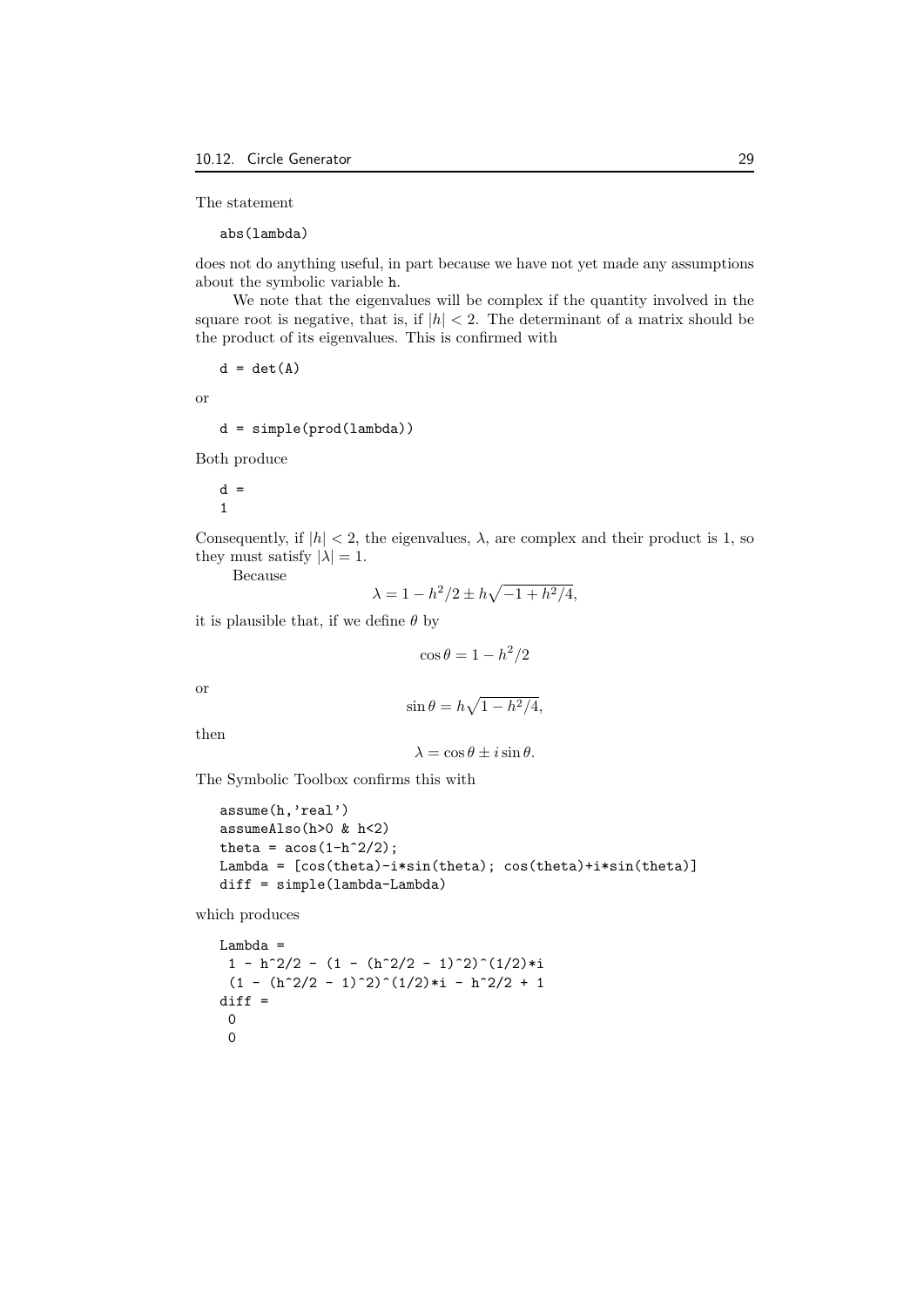In summary, this proves that, if  $|h| < 2$ , the eigenvalues of the circle generator matrix are

 $\lambda = e^{\pm i\theta}$ .

The eigenvalues are distinct, and hence *X* must be nonsingular and

$$
A^n = X \begin{pmatrix} e^{in\theta} & 0 \\ 0 & e^{-in\theta} \end{pmatrix} X^{-1}.
$$

If the step size *h* happens to correspond to a value of  $\theta$  that is  $2\pi/p$ , where *p* is an integer, then the algorithm generates only *p* discrete points before it repeats itself.

How close does our circle generator come to actually generating circles? In fact, it generates ellipses. As the step size *h* gets smaller, the ellipses get closer to circles. The *aspect ratio* of an ellipse is the ratio of its major axis to its minor axis. It turns out that the aspect ratio of the ellipse produced by the generator is equal to the *condition number* of the matrix of eigenvectors, *X*. The condition number of a matrix is computed by the MATLAB function  $cond(X)$  and is discussed in more detail in Chapter 2, Linear Equations.

The solution to the 2-by-2 system of ordinary differential equations

$$
\dot{x} = Qx,
$$

where

$$
Q = \begin{pmatrix} 0 & 1 \\ -1 & 0 \end{pmatrix},
$$

is a circle

$$
x(t) = \begin{pmatrix} \cos t & \sin t \\ -\sin t & \cos t \end{pmatrix} x(0).
$$

So the iteration matrix

$$
\begin{pmatrix}\n\cos h & \sin h \\
-\sin h & \cos h\n\end{pmatrix}
$$

generates perfect circles. The Taylor series for cos *h* and sin *h* show that the iteration matrix for our circle generator,

$$
A = \begin{pmatrix} 1 & h \\ -h & 1 - h^2 \end{pmatrix},
$$

approaches the perfect iterator as *h* gets small.

### **10.13 Further Reading**

The reference books on matrix computation [6, 7, 8, 9, 10, 11] discuss eigenvalues. In addition, the classic by Wilkinson [1] is still readable and relevant. ARPACK, which underlies the sparse eigs function, is described in [2].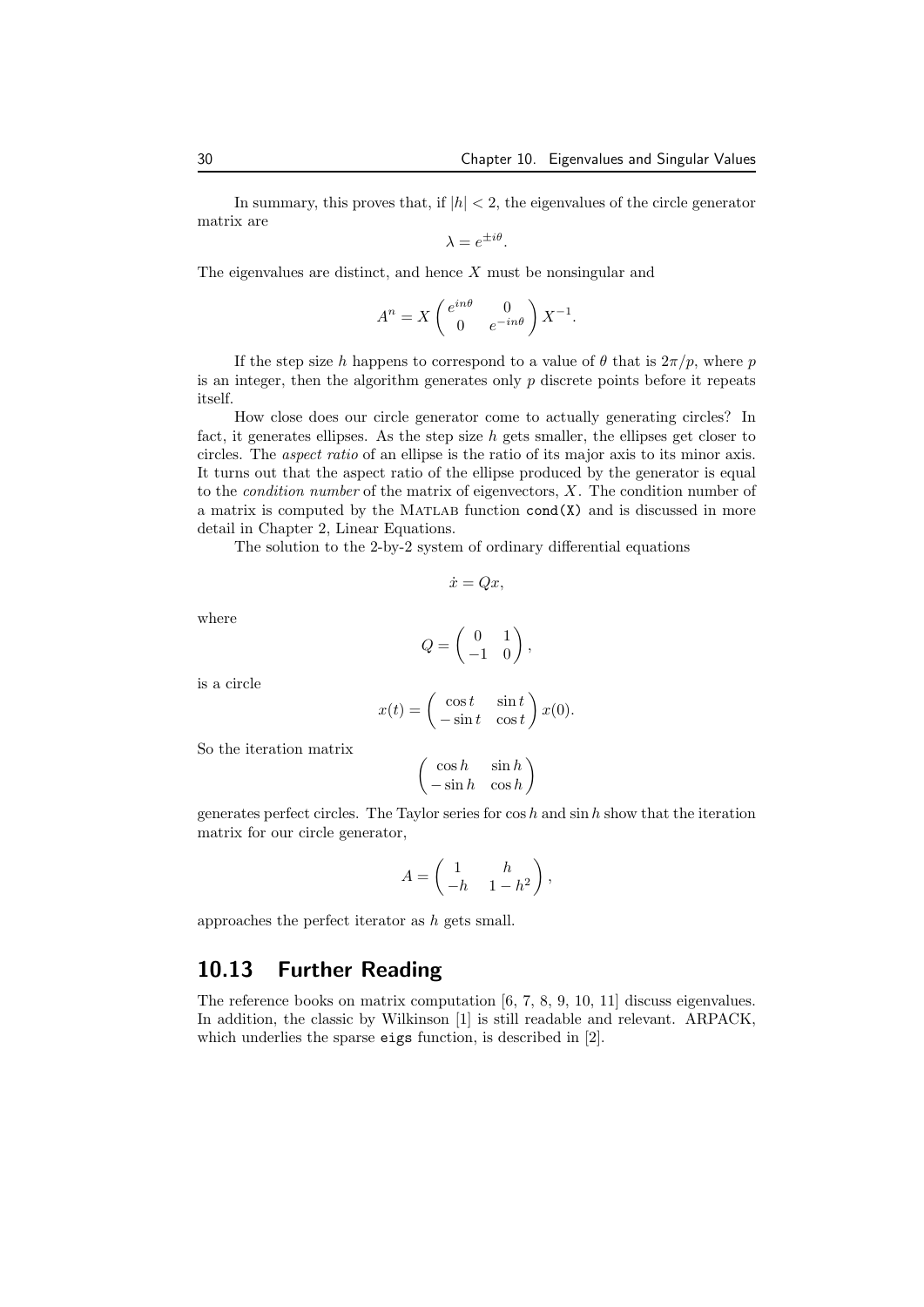## **Exercises**

10.1. Match the following matrices to the following properties. For each matrix, choose the most descriptive property. Each property can be matched to one or more of the matrices.

| Symmetric       |
|-----------------|
| Defective       |
| Orthogonal      |
| Singular        |
| Tridiagonal     |
| Diagonal        |
| Hessenberg form |
| Schur form      |
| Jordan form     |
|                 |
|                 |
|                 |

- 10.2. (a) What is the largest eigenvalue of magic(n)? Why? (b) What is the largest singular value of  $\text{magic}(n)$ ? Why?
- 10.3. As a function of *n*, what are the eigenvalues of the *n*-by-*n* Fourier matrix, fft(eye(n))?
- 10.4. Try this:

 $n = 101;$  $d = ones(n-1,1);$  $A = diag(d, 1) + diag(d, -1);$  $e = eig(A)$ plot(-(n-1)/2:(n-1)/2,e,'.')

Do you recognize the resulting curve? Can you guess a formula for the eigenvalues of this matrix?

10.5. Plot the trajectories in the complex plane of the eigenvalues of the matrix *A* with elements

$$
a_{i,j} = \frac{1}{i - j + t}
$$

as *t* varies over the interval  $0 < t < 1$ . Your plot should look something like Figure 10.12.

10.6. (a) In theory, the elements of the vector obtained from

condeig(gallery(5))

should be infinite. Why?

(b) In practice, the computed values are only about  $10^{10}$ . Why?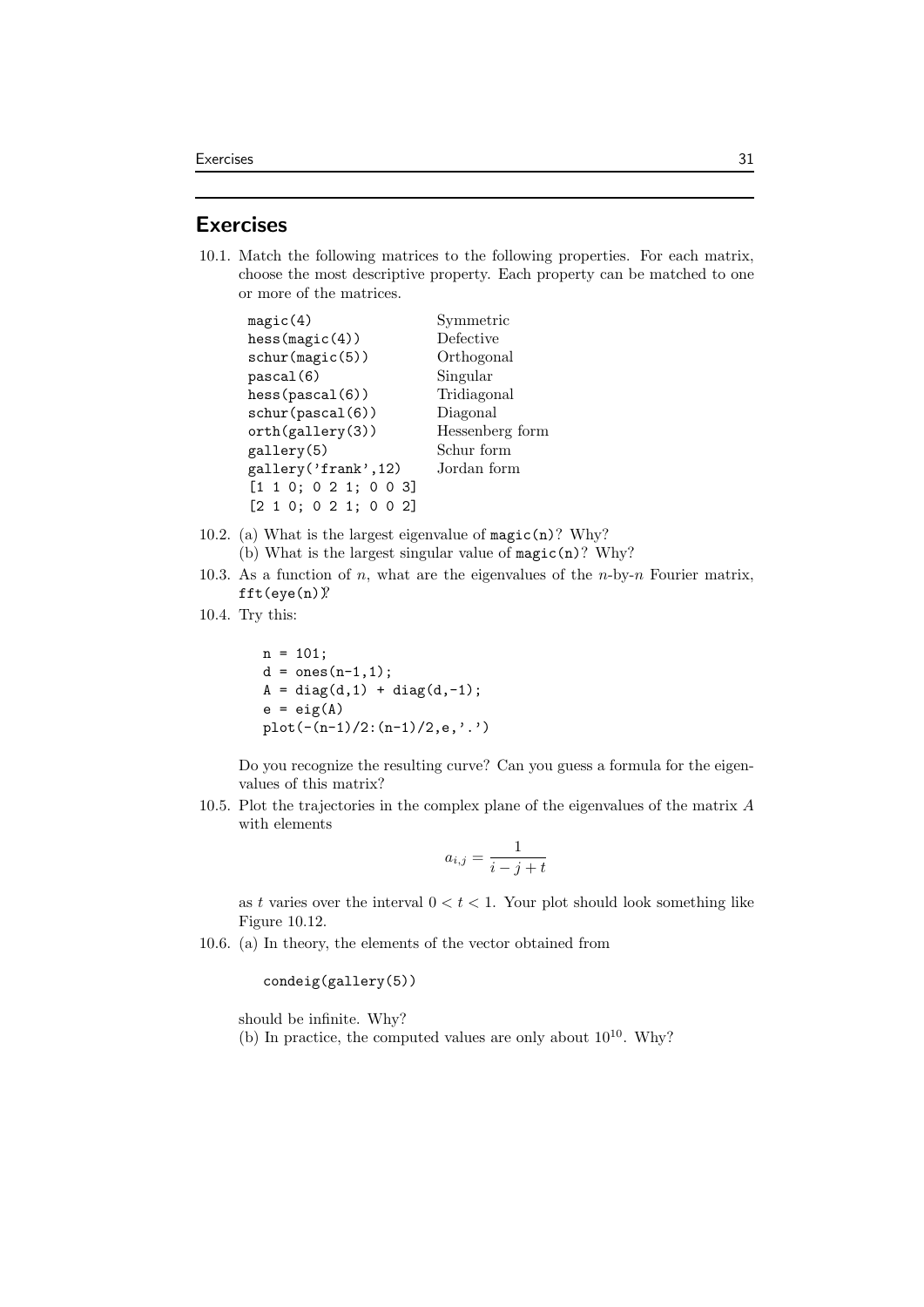

**Figure 10.12.** *Eigenvalue trajectories.*

10.7. This exercise uses the Symbolic Toolbox to study a classic eigenvalue test matrix, the Rosser matrix.

(a) You can compute the eigenvalues of the Rosser matrix exactly and order them in increasing order with

 $R = sym(rosser)$  $e = eig(R)$  $[igmore,k] = sort(double(e))$  $e = e(k)$ 

Why can't you just use  $e = sort(eig(R))$ ?

(b) You can compute and display the characteristic polynomial of R with

 $p = \text{charpoly}(R, 'x')$  $f = factor(p)$ pretty(f)

Which terms in  $f$  correspond to which eigenvalues in  $e$ ? (c) What does each of these statements do?

```
e = eig(sym(rosser))r = eig(rosser)double(e) - rdouble(e - r)
```
(d) Why are the results in (c) on the order of 10*−*<sup>12</sup> instead of eps? (e) Change  $R(1,1)$  from 611 to 612 and compute the eigenvalues of the modified matrix. Why do the results appear in a different form?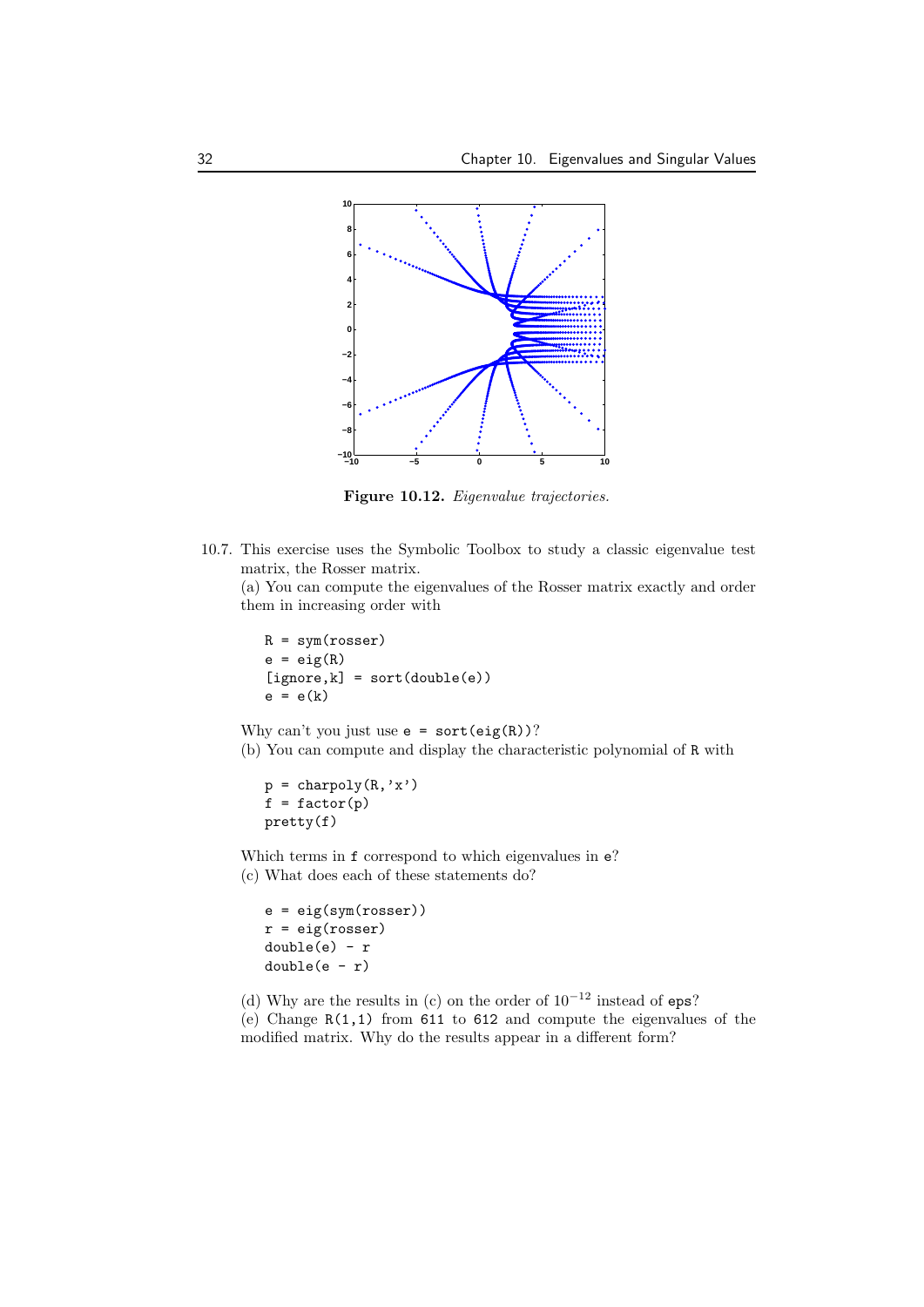10.8. Both of the matrices

```
P = gallery('pascal', 12)
F = gallery('frank', 12)
```
have the property that, if  $\lambda$  is an eigenvalue, so is  $1/\lambda$ . How well do the computed eigenvalues preserve this property? Use condeig to explain the different behavior for the two matrices.

10.9. Compare these three ways to compute the singular values of a matrix.

```
svd(A)
sqrt(eig(A'*A))
Z = zeros(size(A)); s = eig([Z A; A' Z]); s = s(s>0)
```
- 10.10. Experiment with eigsvdgui on random symmetric and nonsymmetric matrices,  $\text{randn}(n)$ . Choose values of n appropriate for the speed of your computer and investigate the three variants eig, symm, and svd. The title in the eigsvdgui shows the number of iterations required. Roughly, how does the number of iterations for the three different variants depend upon the order of the matrix?
- 10.11. Pick a value of n and generate a matrix with

 $A = diag(ones(n-1,1), -1) + diag(1, n-1);$ 

Explain any atypical behavior you observe with each of the following.

```
eigsvdgui(A,'eig')
eigsvdgui(A,'symm')
eigsvdgui(A,'svd')
```
10.12. The NCM file imagesvd.m helps you investigate the use of PCA in digital image processing. If you have them available, use your own photographs. If you have access to the Matlab Image Processing Toolbox, you may want to use its advanced features. However, it is possible to do basic image processing without the toolbox.

For an *m*-by-*n* color image in JPEG format, the statement

 $X = \text{imread('myphoto.jpg');$ 

produces a three-dimensional *m*-by-*n*-by-3 array X with *m*-by-*n* integer subarrays for the red, green, and blue intensities. It would be possible to compute three separate *m*-by-*n* SVDs of the three colors. An alternative that requires less work involves altering the dimensions of X with

 $X = \text{reshape}(X, m, 3*n)$ 

and then computing one *m*-by-3*n* SVD.

(a) The primary computation in imagesvd is done by

 $[V, S, U] = svd(X', 0)$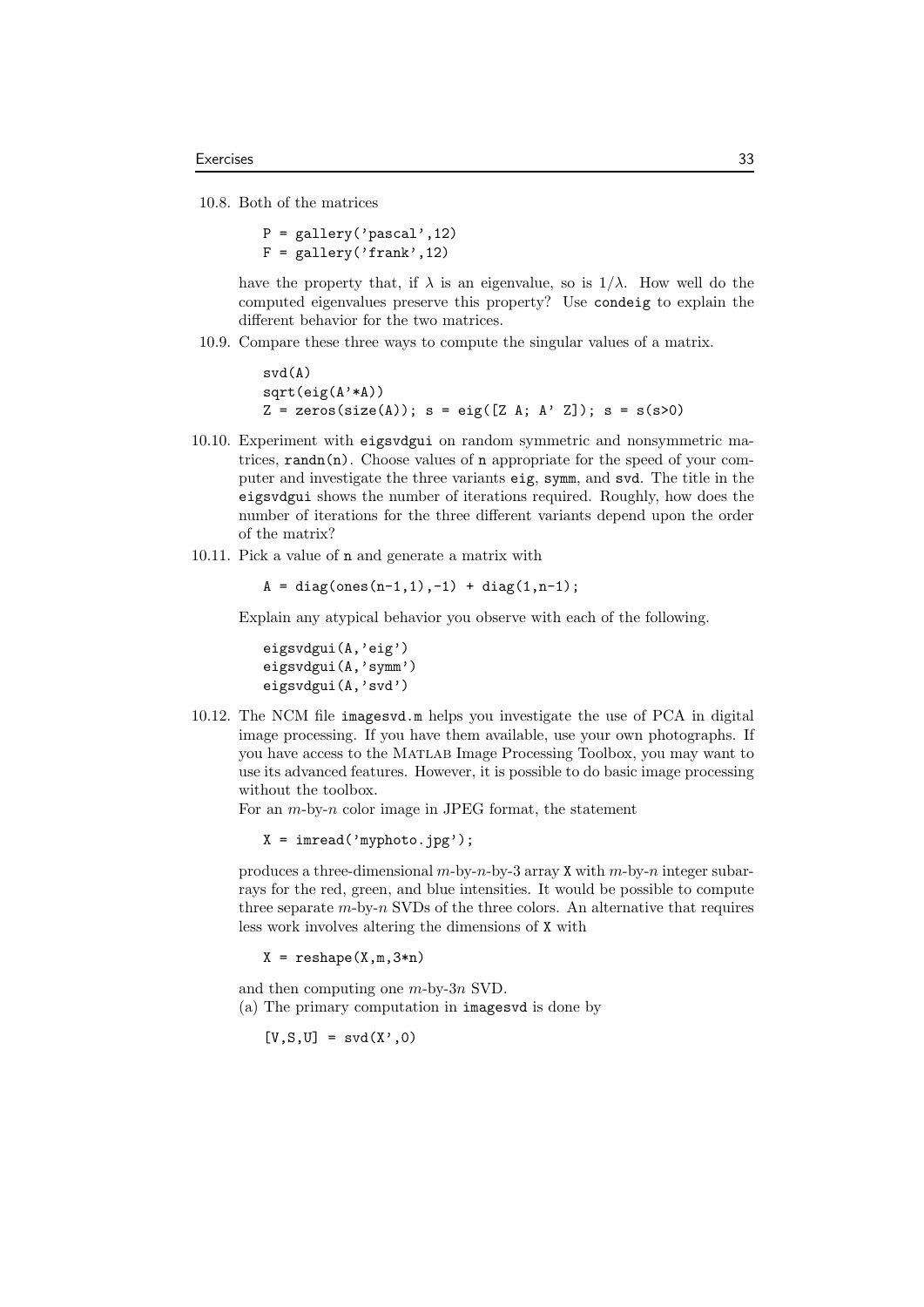How does this compare with

 $[U, S, V] = \text{svd}(X, 0)$ 

(b) How does the choice of approximating rank affect the visual qualities of the images? There are no precise answers here. Your results will depend upon the images you choose and the judgments you make.

10.13. This exercise investigates a model of the human gait developed by Nikolaus Troje at the Bio Motion Lab of Ruhr University in Bochum, Germany. Their Web page provides an interactive demo [3]. Two papers describing the work are also available on the Web [4, 5]. Troje's data result from motion capture experiments involving subjects wearing reflective markers walking on a treadmill. His model is a five-term Fourier series with vector-valued coefficients obtained by principal component analysis of the experimental data. The components, which are also known as *postures* or *eigenpostures*, correspond to static position, forward motion, sideways sway, and two hopping/bouncing movements that differ in the phase relationship between the upper and lower portions of the body. The model is purely descriptive; it does not make any direct use of physical laws of motion.



**Figure 10.13.** *Walker at rest.*

The moving position  $v(t)$  of the human body is described by 45 functions of time, which correspond to the location of 15 points in three-dimensional space. Figure 10.13 is a static snapshot. The model is

 $v(t) = v_1 + v_2 \sin \omega t + v_3 \cos \omega t + v_4 \sin 2\omega t + v_5 \cos 2\omega t.$ 

If the postures  $v_1, \ldots, v_5$  are regarded as the columns of a single 45-by-5 matrix  $V$ , the calculation of  $v(t)$  for any  $t$  involves a matrix-vector multiplication. The resulting vector can then be reshaped into a 15-by-3 array that exposes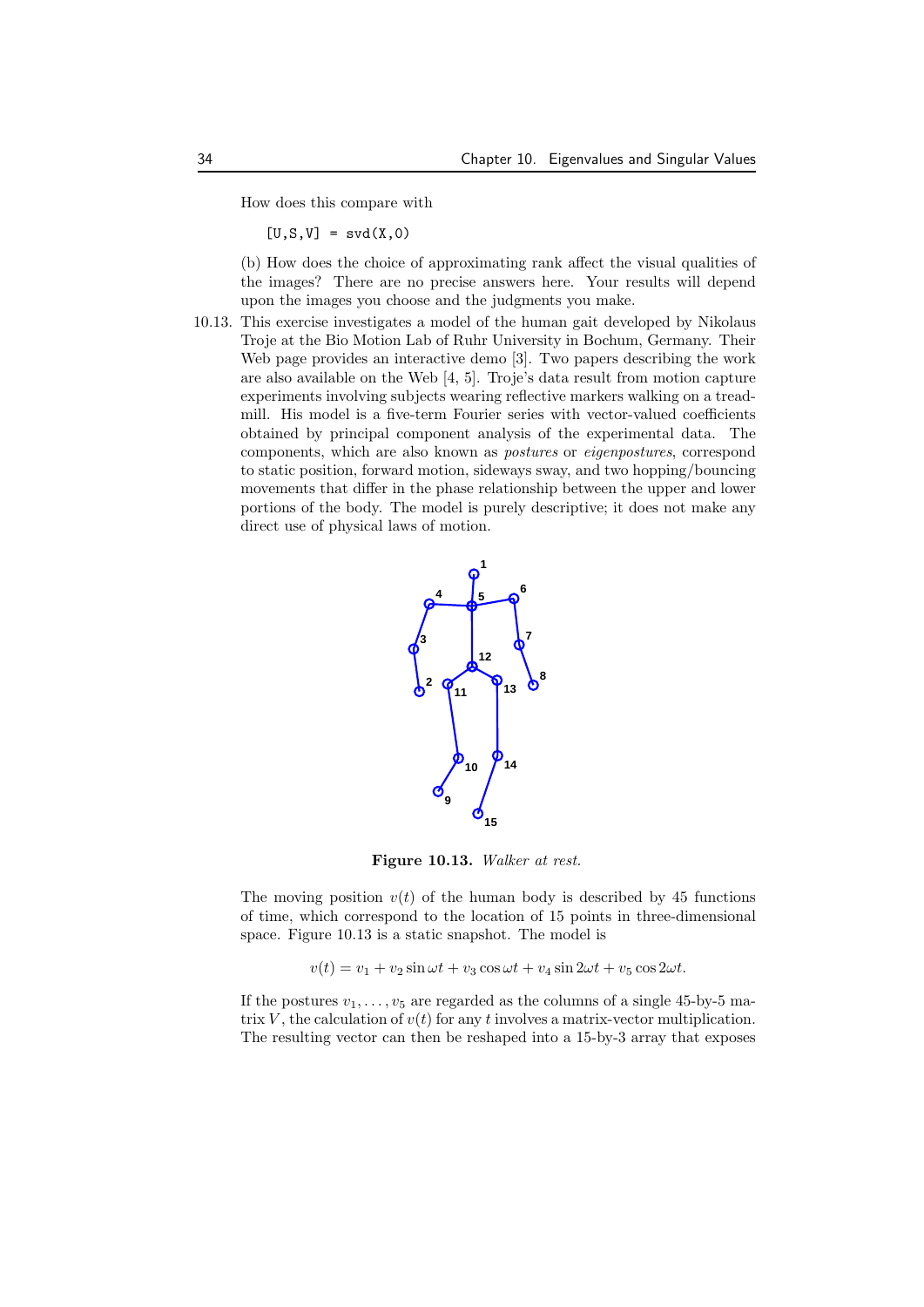the spatial coordinates. For example, at  $t = 0$ , the time-varying coefficients form the vector  $w = [1 \ 0 \ 1 \ 0 \ 1]$ . Consequently, reshape(V\*w, 15,3) produces the coordinates of the initial position. The five postures for an individual subject are obtained by a combination of principal component and Fourier analysis. The individual characteristic frequency  $\omega$  is an independent speed parameter. If the postures are averaged over the subjects with a particular characteristic, the result is a model for the "typical" walker with that characteristic. The characteristics available in the demo on the Web page include male/female, heavy/light, nervous/relaxed, and happy/sad. Our M-file walker.m is based on the postures for a typical female walker,  $f_1, \ldots, f_5$ , and a typical male walker,  $m_1, \ldots, m_5$ . Slider  $s_1$  varies the time increment and hence the apparent walking speed. Sliders  $s_2, \ldots, s_5$  vary the amount that each component contributes to the overall motion. Slider  $s<sub>6</sub>$  varies a linear combination of the female and male walkers. A slider setting greater than 1.0 overemphasizes the characteristic. Here is the complete model, including the sliders:

$$
f(t) = f_1 + s_2 f_2 \sin \omega t + s_3 f_3 \cos \omega t + s_4 f_4 \sin 2\omega t + s_5 f_5 \cos 2\omega t,
$$
  
\n
$$
m(t) = m_1 + s_2 m_2 \sin \omega t + s_3 m_3 \cos \omega t + s_4 m_4 \sin 2\omega t + s_5 m_5 \cos 2\omega t,
$$
  
\n
$$
v(t) = (f(t) + m(t))/2 + s_6 (f(t) - m(t))/2.
$$

(a) Describe the visual differences between the gaits of the typical female and male walkers.

(b) File walkers.mat contains four data sets. F and M are the postures of the typical female and typical male obtained by analyzing all the subjects. A and B are the postures of two individual subjects. Are A and B male or female? (c) Modify walker.m to add a waving hand as an additional, artificial, posture.

(d) What does this program do?

```
load walkers
F = reshape(F, 15, 3, 5);
M = reshape(M, 15, 3, 5);
for k = 1:5for j = 1:3subplot(5,3,j+3*(k-1))
      plot([F(:,j,k) M(:,j,k)])
      ax = axis;axis([1 15 ax(3:4)])
   end
end
```
(e) Change walker.m to use a Fourier model parametrized by amplitude and phase. The female walker is

$$
f(t) = f_1 + s_2 a_1 \sin(\omega t + s_3 \phi_1) + s_4 a_2 \sin(2\omega t + s_5 \phi_2).
$$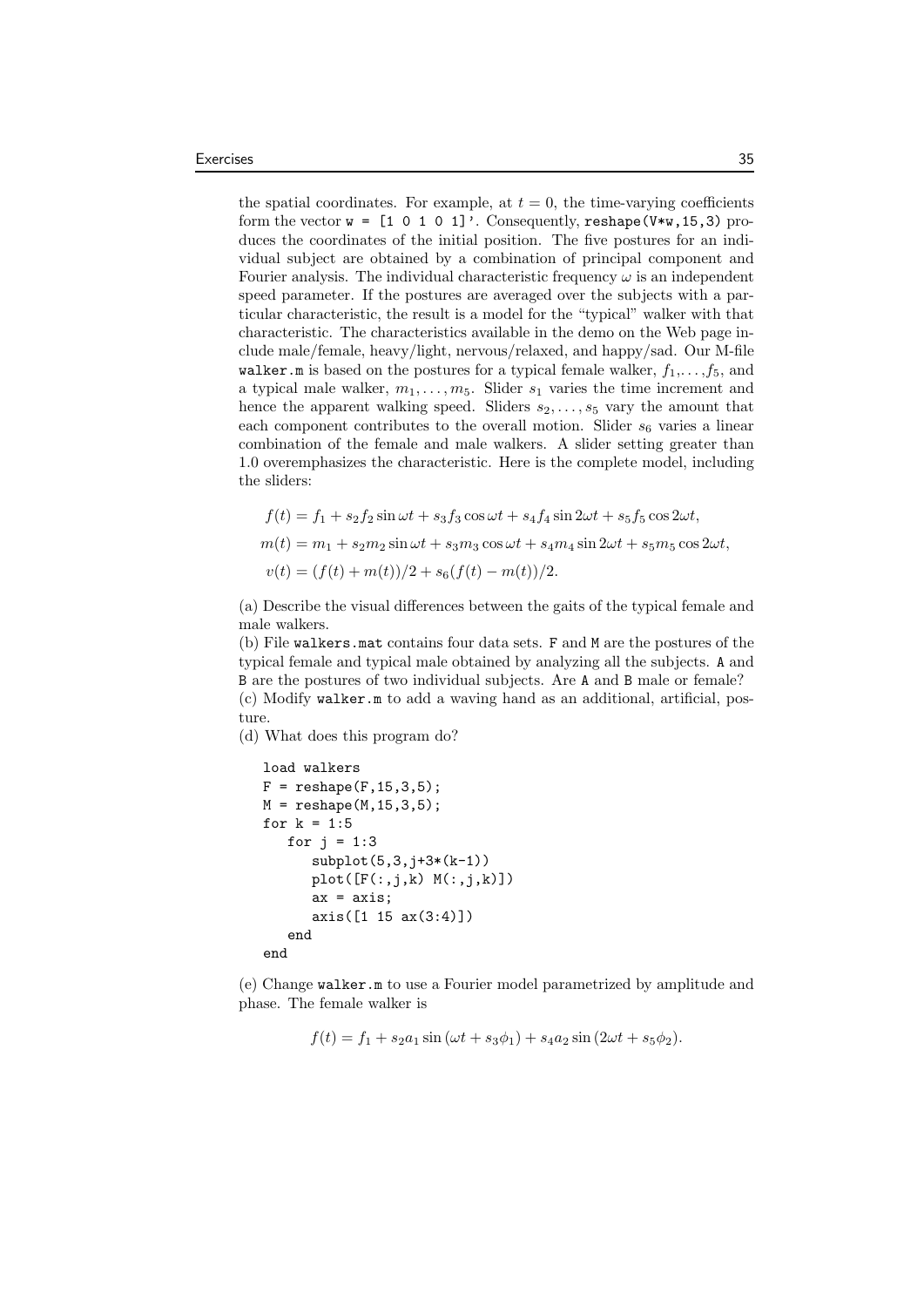A similar formulation is used for the male walker. The linear combination of the two walkers using  $s<sub>6</sub>$  is unchanged. The amplitude and phase are

$$
a_1 = \sqrt{f_2^2 + f_3^2},
$$
  
\n
$$
a_2 = \sqrt{f_4^2 + f_5^2},
$$
  
\n
$$
\phi_1 = \tan^{-1}(f_3/f_2),
$$
  
\n
$$
\phi_2 = \tan^{-1}(f_5/f_4).
$$

10.14. In English, and in many other languages, vowels are usually followed by consonants and consonants are usually followed by vowels. This fact is revealed by a principal component analysis of the digraph frequency matrix for a sample of text. English text uses 26 letters, so the digraph frequency matrix is a 26-by-26 matrix, *A*, with counts of pairs of letters. Blanks and all other punctuation are removed from the text and the entire sample is thought of as circular or periodic, so the first letter follows the last letter. The matrix entry  $a_{i,j}$  is the number of times the *i*th letter is followed by the *j*th letter in the text. The row and column sums of *A* are the same; they count the number of times individual letters occur in the sample. So the fifth row and fifth column usually have the largest sums because the fifth letter, which is "E," is usually the most frequent.

A principal component analysis of *A* produces a first component,

$$
A \approx \sigma_1 u_1 v_1^T,
$$

that reflects the individual letter frequencies. The first right- and left-singular vectors,  $u_1$  and  $v_1$ , have elements that are all of the same sign and that are roughly proportional to the corresponding frequencies. We are primarily interested in the second principal component,

$$
A \approx \sigma_1 u_1 v_1^T + \sigma_2 u_2 v_2^T.
$$

The second term has positive entries in vowel-consonant and consonant-vowel positions and negative entries in vowel-vowel and consonant-consonant positions. The NCM collection contains a function digraph.m that carries out this analysis. Figure 10.14 shows the output produced by analyzing Lincoln's Gettysburg Address with

#### digraph('gettysburg.txt')

The *i*th letter of the alphabet is plotted at coordinates  $(u_{i,2}, v_{i,2})$ . The distance of each letter from the origin is roughly proportional to its frequency, and the sign patterns cause the vowels to be plotted in one quadrant and the consonants to be plotted in the opposite quadrant. There is more detail. The letter "N" is usually preceded by a vowel and often followed by another consonant, like "D" or "G," and so it shows up in a quadrant pretty much by itself. On the other hand, "H" is often preceded by another consonant, namely "T," and followed by a vowel, "E," so it also gets its own quadrant.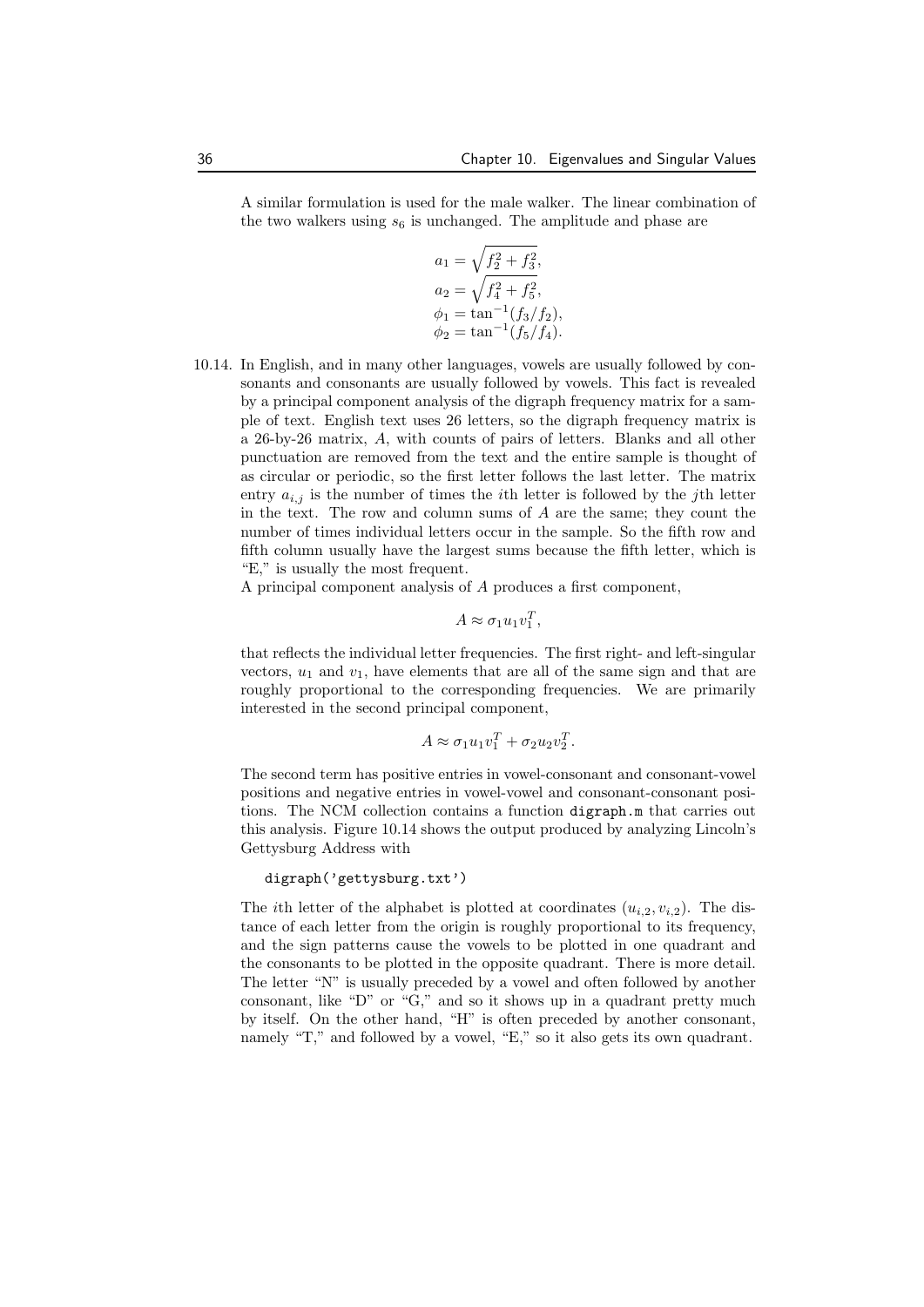

**Figure 10.14.** *The second principal component of a digraph matrix.*

(a) Explain how digraph uses sparse to count letter pairs and create the matrix. help sparse should be useful.

(b) Try digraph on other text samples. Roughly how many characters are needed to see the vowel-consonant frequency behavior?

(c) Can you find any text with at least several hundred characters that does not show the typical behavior?

(d) Try digraph on M-files or other source code. Do computer programs typically have the same vowel-consonant behavior as prose?

(e) Try digraph on samples from other languages. Hawaiian and Finnish are particularly interesting. You may need to modify digraph to accommodate more or fewer than 26 letters. Do other languages show the same vowel-consonant behavior as English?

10.15. Explain the behavior of circlegen for each of the following values of the step size *h*. What, if anything, is special about these particular values? Is the orbit a discrete set of points? Does the orbit stay bounded, grow linearly, or grow exponentially? If necessary, increase the axis limits in circlegen so that it shows the entire orbit. Recall that  $\phi = (1 + \sqrt{5})/2$  is the golden ratio:

$$
h = \sqrt{2 - 2\cos(2\pi/30)} \text{ (the default)},
$$
  
\n
$$
h = 1/\phi,
$$
  
\n
$$
h = \phi,
$$
  
\n
$$
h = 1.4140,
$$
  
\n
$$
h = \sqrt{2},
$$
  
\n
$$
h = 1.4144,
$$
  
\n
$$
h < 2,
$$
  
\n
$$
h = 2,
$$
  
\n
$$
h > 2.
$$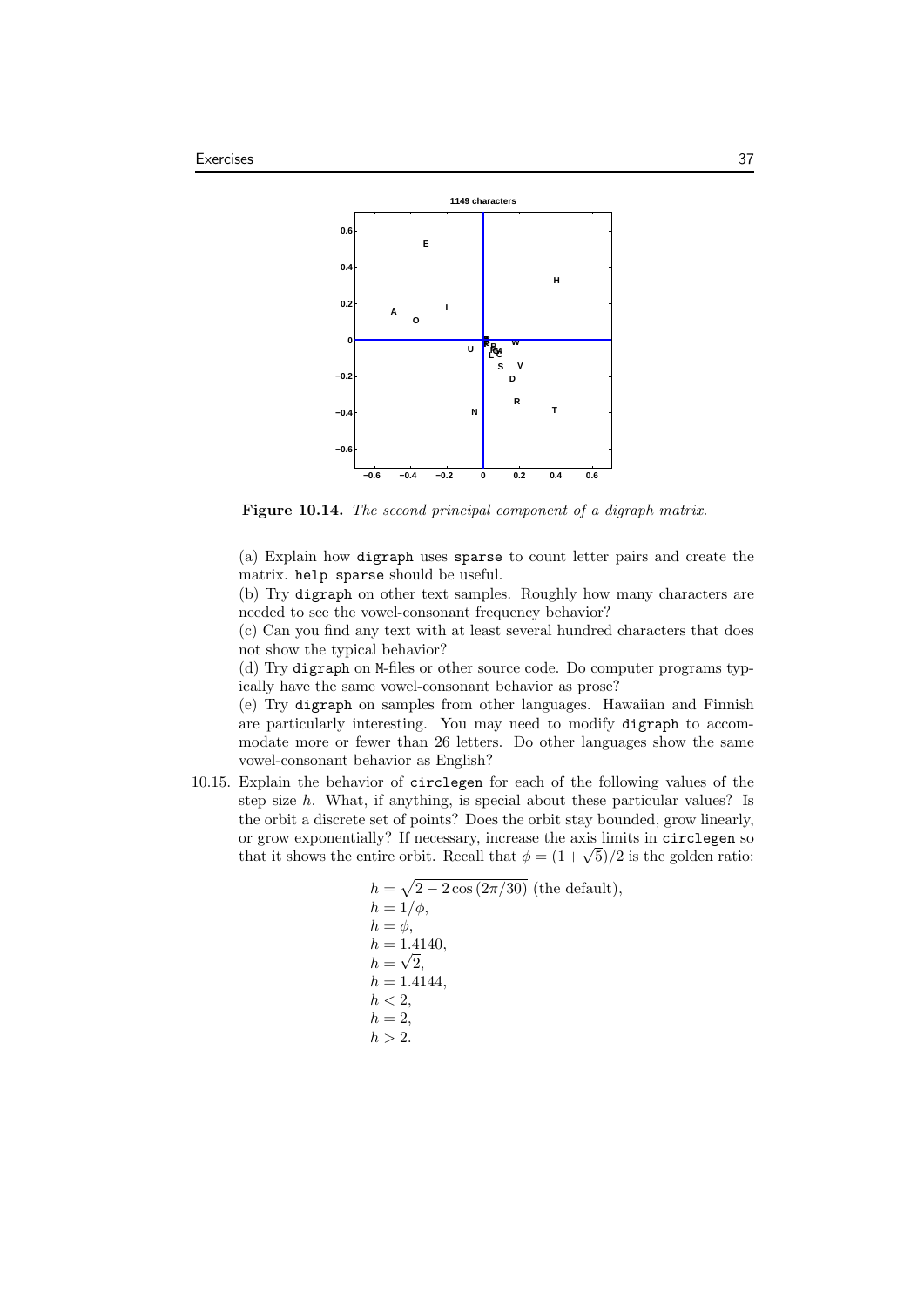10.16. (a) Modify circlegen so that both components of the new point are determined from the old point, that is,

$$
x_{n+1} = x_n + hy_n,
$$
  

$$
y_{n+1} = y_n - hx_n.
$$

(This is the *explicit Euler's method* for solving the circle ordinary differential equation.) What happens to the "circles"? What is the iteration matrix? What are its eigenvalues?

(b) Modify circlegen so that the new point is determined by solving a 2-by-2 system of simultaneous equations:

$$
x_{n+1} - hy_{n+1} = x_n,
$$
  

$$
y_{n+1} + hx_{n+1} = y_n.
$$

(This is the *implicit Euler's method* for solving the circle ordinary differential equation.) What happens to the "circles"? What is the iteration matrix? What are its eigenvalues?

10.17. Modify circlegen so that it keeps track of the maximum and minimum radius during the iteration and returns the ratio of these two radii as the value of the function. Compare this computed aspect ratio with the eigenvector condition number,  $cond(X)$ , for various values of h.